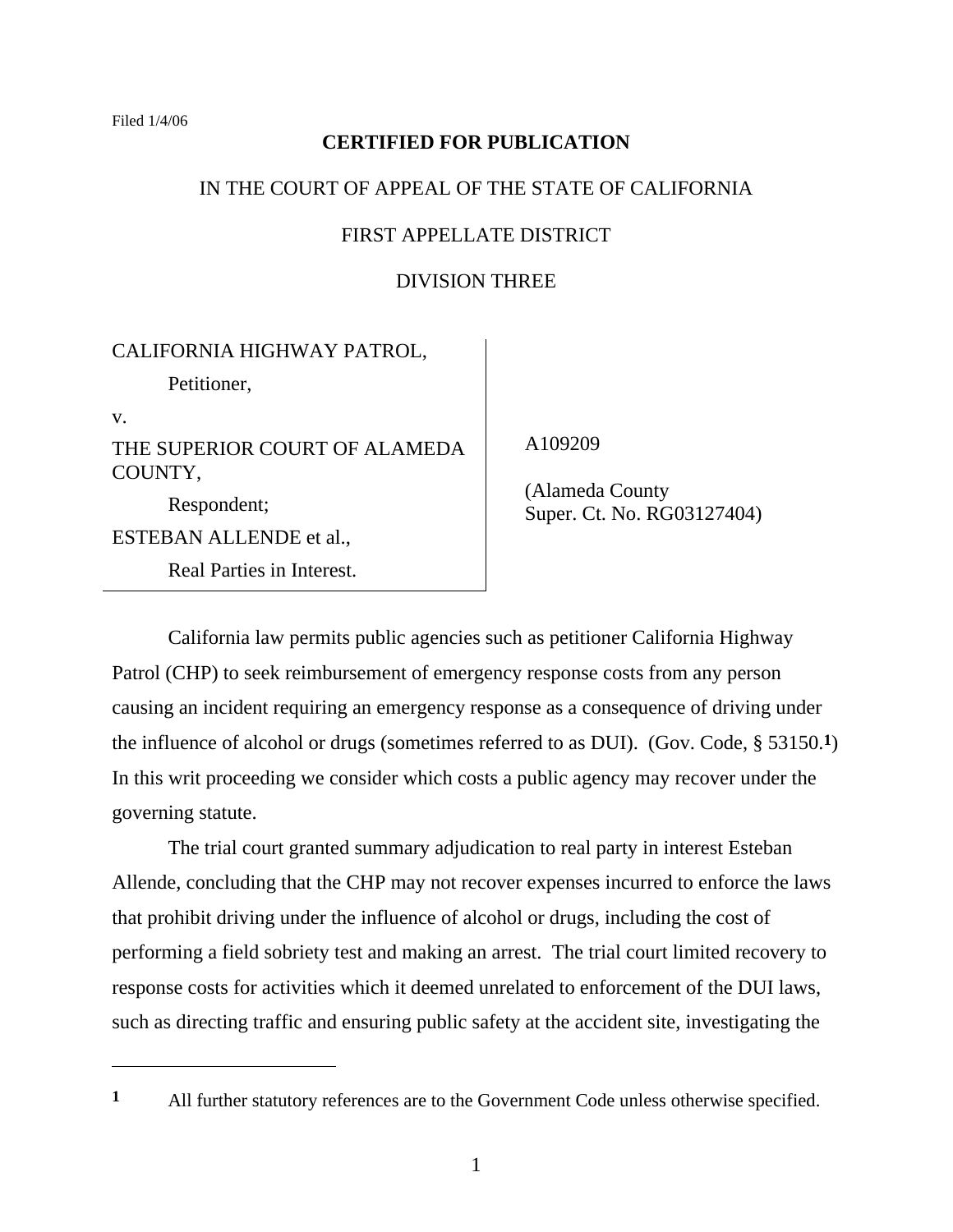accident, preparing accident reports, and transporting disabled vehicles. The CHP argues that the trial court applied too restrictive a standard, which would compel it to perform an artificial and unworkable allocation of officer response time into recoverable and nonrecoverable components. We agree with the CHP and, accordingly, grant a peremptory writ of mandate.

## **FACTUAL AND PROCEDURAL BACKGROUND**

 The relevant material facts are undisputed. Esteban Allende caused an accident while driving under the influence of alcohol. Three CHP officers responded to the scene. No one was injured and the accident caused what the CHP described as minor damage to the two vehicles involved. Allende concedes the proximate cause of the accident was the negligent operation of his vehicle.

 The CHP billed Allende \$360 for its costs in responding to the accident. The CHP claimed 7.5 hours of officer time at a rate of \$48 per hour, itemized as 3.5 hours for accident investigation, 0.5 hours for vehicle storage, 3.0 hours for "in custody" activities, and 0.5 hours for traffic control.

 The 3.5 hours billed for accident investigation are described as officer response time, on-scene investigation, follow-up investigation, and writing reports, including an officer's sworn statement (Form DS-367), a DUI arrest report (Form 202), a vehicle accident report (Form STD 270), and a traffic collision report (Form 555). The half-hour billed for vehicle storage includes time spent calling for a tow, waiting for the tow truck, filling out paperwork related to the tow, and otherwise processing the towing of Allende's vehicle. The three hours for "in custody" time include time spent on a field sobriety test and Allende's arrest as well as the transportation, chemical testing, and booking of Allende. The half-hour for traffic control includes time spent directing traffic, placing flares, and otherwise controlling traffic at the scene of the accident.

 Allende paid \$63 toward the \$360 invoice. Then he and another person who received a similar CHP bill for emergency response expenses associated with a DUIrelated accident, Michele Grundhoeffer, filed a class action complaint against the CHP. In the operative complaint, Allende and Grundhoeffer seek to certify several classes of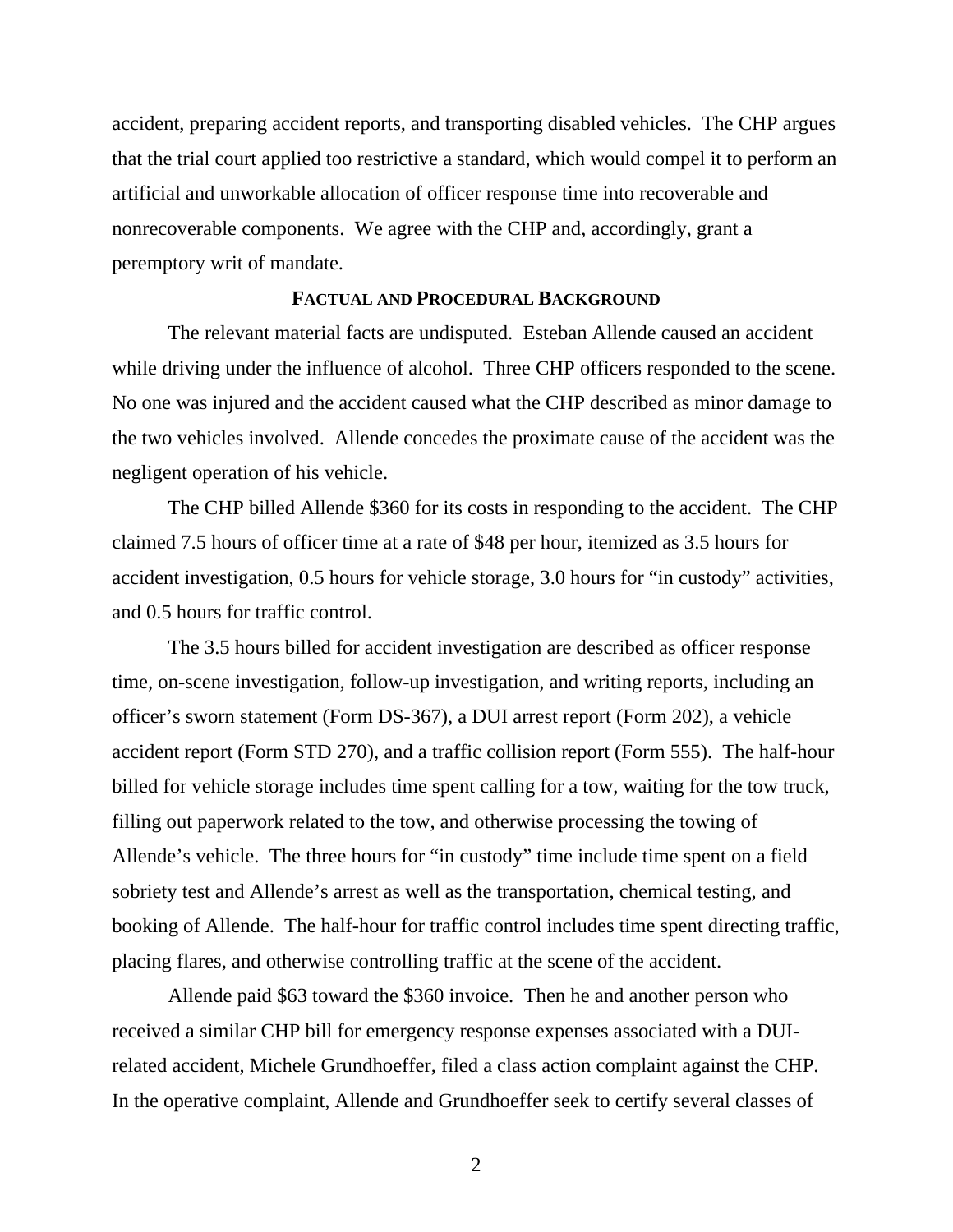persons who received bills from the CHP for emergency response expenses in which some or all of the billed services allegedly are not "emergency response" services. Allende and Grundhoeffer contend the CHP may bill only for goods and services rendered at the scene of an incident or for the salaries of police personnel going to and from the scene. According to the complaint, "law enforcement" costs incurred for the investigation, detention, arrest, and booking of individuals suspected of a DUI offense do not qualify for reimbursement. In addition to seeking declaratory and injunctive relief, the complaint contains causes of action for breach of contract, breach of the implied covenant of good faith and fair dealing, restitution, and an equal protection claim that DUI defendants are singled out to pay law enforcement costs without being afforded criminal procedural protections.

 Allende filed a motion for summary adjudication as to three of the causes of action for declaratory relief, seeking a determination that under section 53150 the CHP may not charge for the cost of his arrest, the cost of services rendered away from the scene of the accident, or the cost of the DUI investigation.**2** In order to obtain a definitive interpretation of the statutes in question, the CHP waived its right to resolve class issues, including whether certification of a class is proper, prior to adjudication on the merits. The parties prepared a stipulated set of undisputed facts in order to permit the court to address the purely legal question of the proper interpretation of sections 53150 and 53156.

 The trial court granted summary adjudication on the first, second, third, and fourth causes of action, declaring the rights and obligations of the parties under sections 53150

**<sup>2</sup>** Allende moved for summary adjudication of the second, third, and fourth causes of action, which seek declaratory relief. These causes of action seek a determination of the rights and obligations of the parties under section 53150 et seq. with respect to (1) whether the CHP may bill for law enforcement activities, (2) whether the CHP may bill only for goods and services rendered at the scene of an incident, or for the salaries of personnel going to and from the scene, and (3) whether the CHP may bill for investigative costs.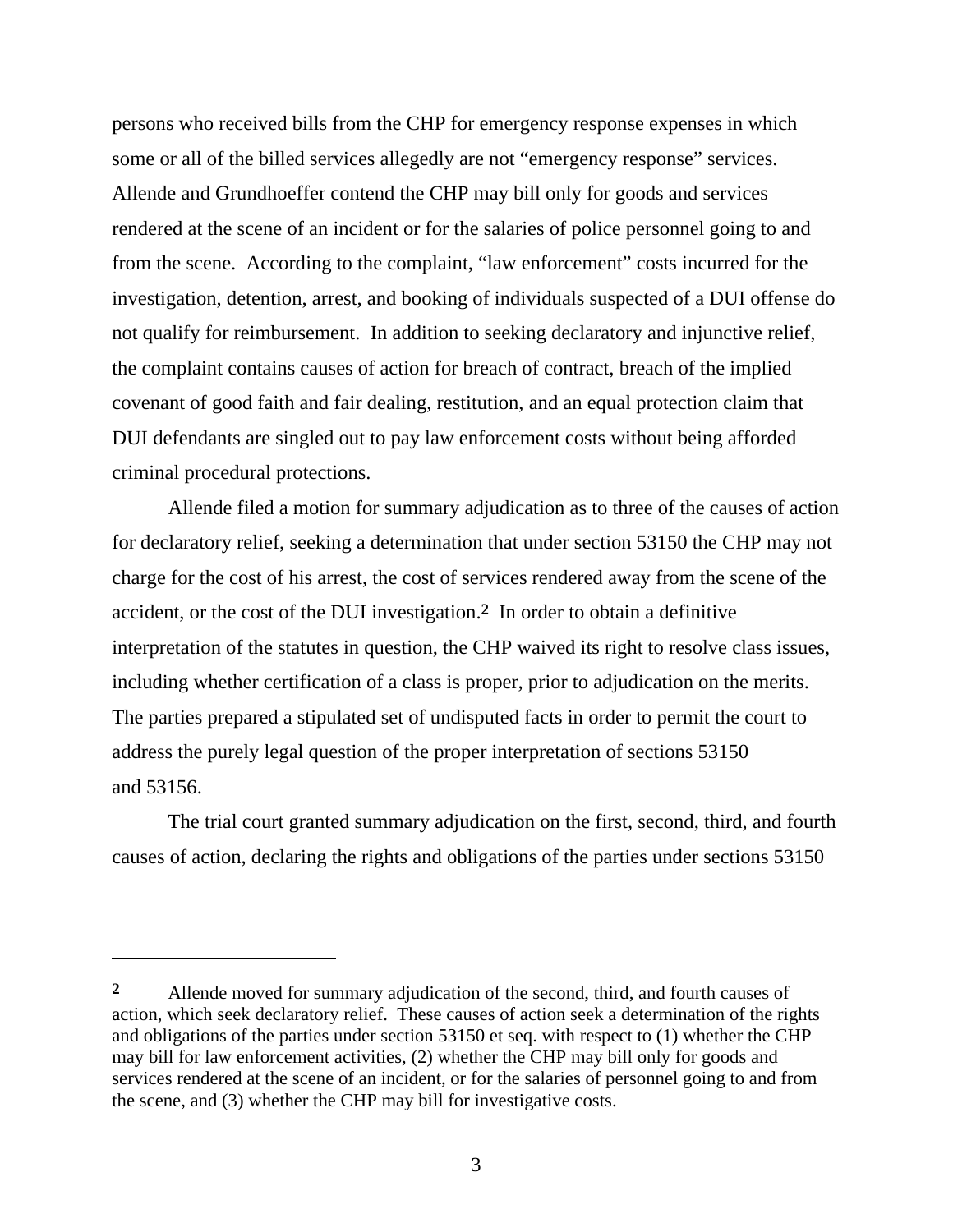and 53156.**3** The trial court held that "the CHP may bill Allende only for the expense of the CHP's emergency response to the accident on March 26, 2003, that arose directly because of the response to the incident. The CHP can recover the salaries of the CHP officers who have to spend time directly related to an incident. This will include matters such as responding to the scene of an accident . . . , directing traffic and ensuring public safety at the site of the accident . . . , investigating the accident . . . , preparing reports about the accident (including, but not limited to Form STD 270 and Form 555) . . . , [and] transporting any disabled vehicles. The CHP may not, however, recover for officer time spent because a driver was driving the vehicle under the influence as prohibited by Vehicle Code 23152 or other Vehicle Code sections. This will include matters such as performing a field sobriety test, making an arrest, transporting the driver, booking the driver, administering chemical tests, and preparing reports about the potential violation of Vehicle Code 23152 or other Vehicle Code sections (including, but not limited to Form  $202$ )."

 The court held that in-custody costs are not recoverable but that costs for traffic control, vehicle storage, and accident investigation are recoverable. A potential factual dispute arose concerning the allocation of time between recoverable and nonrecoverable components for accident investigation because the time spent preparing reports included preparation of the DUI arrest report (Form 202), which is not a recoverable expense under the trial court's analysis. However, Allende conceded that for the purpose of the motion all costs associated with accident investigation could be treated as arising from response to the incident, and the court therefore held the salaries for the full three and a half hours of accident investigation to be recoverable. A triable issue of material fact would have existed but for Allende's concession, which the trial court stated was based on the factually improbable assumption that the officers spent no time preparing the DUI

**<sup>3</sup>** Allende did not move for summary adjudication on the first cause of action for declaratory relief. That cause of action appears merely to reiterate the issues on which Allende seeks declaratory relief in the second, third, and fourth causes of action.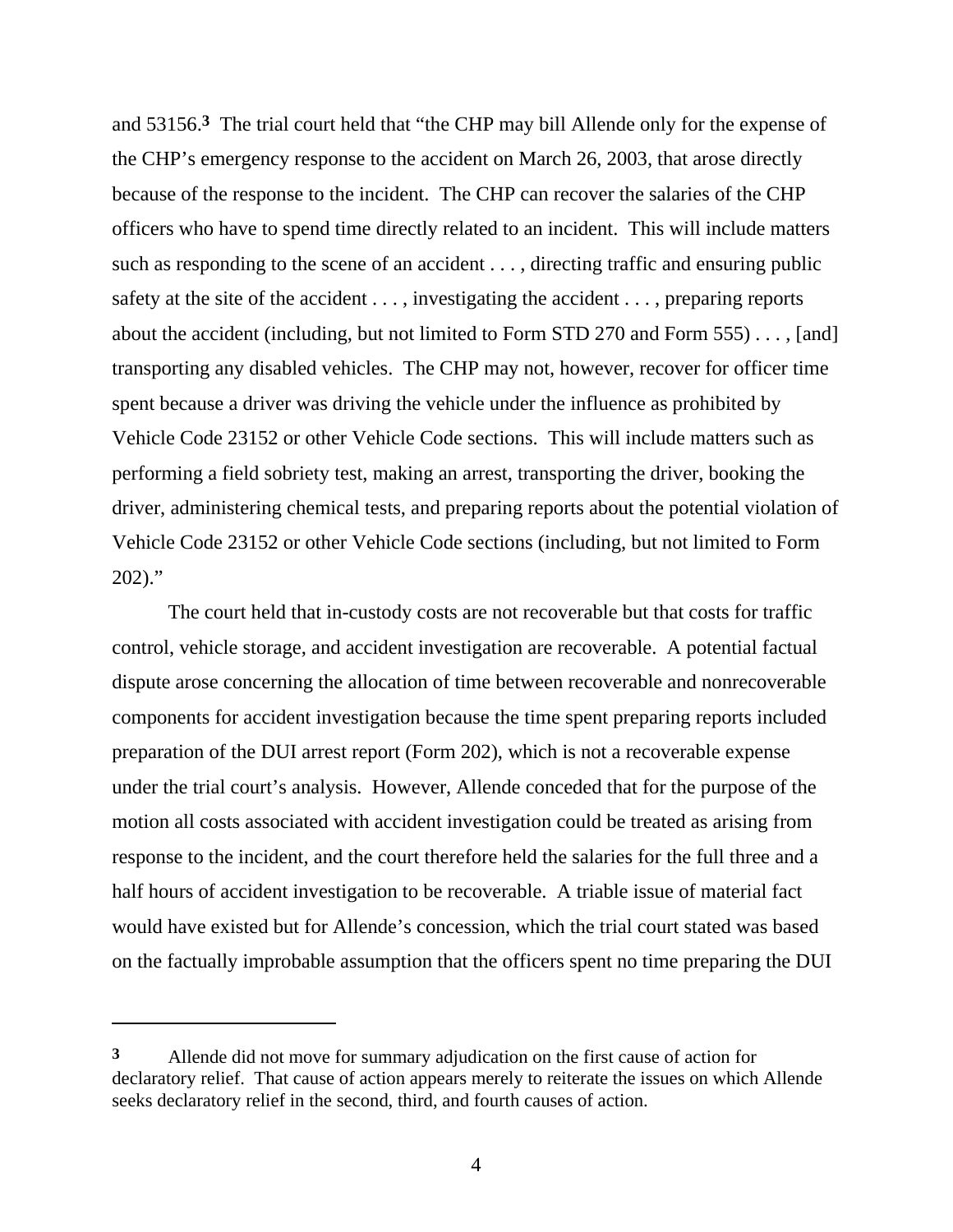arrest report. The trial court thus concluded the CHP may recover \$216 of the \$360 Allende was originally charged.

 Noting that the interpretation of sections 53150 and 53156 presents a controlling question of law as to which there are substantial grounds for a difference of opinion, the trial court invited interlocutory review of its ruling, citing Code of Civil Procedure section 166.1. The court observed there are four similar cases pending in Alameda County, as well as additional similar cases filed in other counties.

 The CHP thereafter filed in this court a petition for a writ of mandate challenging the trial court's order. After we issued an order to show cause, the County of Santa Clara and the League of California Cities submitted a request to file an amicus curiae brief.**4** County of Santa Clara contends the court's analysis will not be complete unless we first address what constitutes an "incident" triggering a public agency's right to seek reimbursement of costs under section 53150. Because the definition of "incident" bears upon those costs that are recoverable under the statute, we granted the request to file an amicus brief and afforded the parties an opportunity to respond.

#### **DISCUSSION**

## **1.** *Standard of review*

 $\overline{a}$ 

 "An order granting a motion for summary adjudication may be reviewed by way of a petition for a writ of mandate." (*Intrieri v. Superior Court* (2004) 117 Cal.App.4th 72, 81; Code Civ. Proc., § 437c, subd. (m)(1).) Appeal from a judgment after trial ordinarily represents an adequate remedy at law for a party aggrieved by an order granting summary adjudication. Here, however, interlocutory writ review is appropriate because the petition raises an issue of first impression that is of widespread interest, as the multiplicity of similar lawsuits confirms. (See *Omaha Indemnity Co. v. Superior Court* (1989) 209 Cal.App.3d 1266, 1273.) Judicial economy is served by an early appellate resolution of the issue.

**<sup>4</sup>** For ease of reference, we refer to amici curiae collectively as amicus or County of Santa Clara.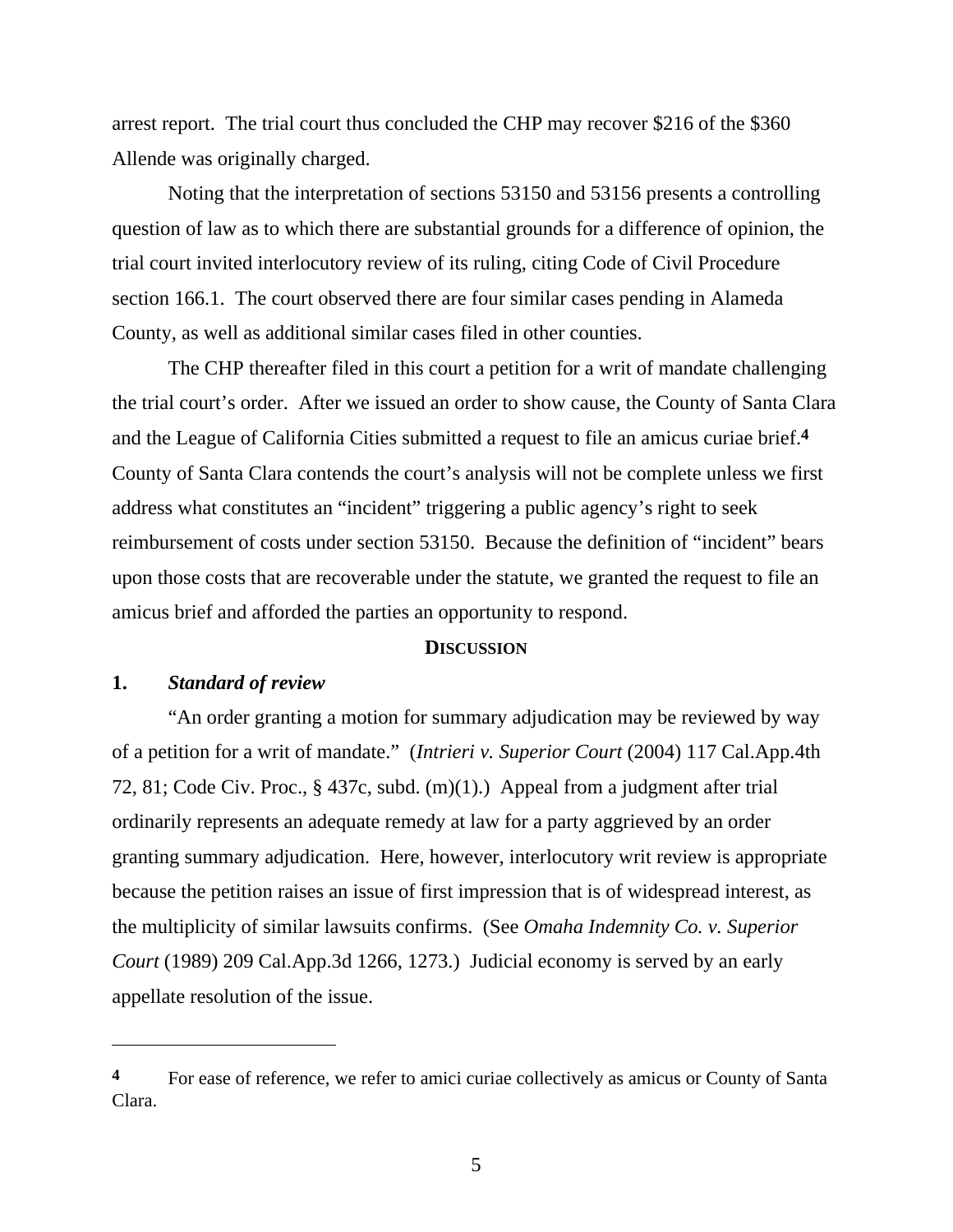"We review de novo the trial court's decision to grant summary adjudication and are not bound by the trial court's stated reasons or rationales." (*Scripps Clinic v. Superior Court* (2003) 108 Cal.App.4th 917, 927.) Summary adjudication shall be granted when there is no triable issue as to any material fact and the moving party is entitled to judgment as a matter of law. (Code Civ. Proc., § 437c, subd. (c).) There are no disputed material facts here relevant to those costs that are recoverable under sections 53150 and 53156, subdivision (a).

 Our task is one of statutory interpretation. " 'The fundamental purpose of statutory construction is to ascertain the intent of the lawmakers so as to effectuate the purpose of the law.' " (*In re Marriage of Harris* (2004) 34 Cal.4th 210, 221.) "We begin by examining the statutory language, giving the words their usual and ordinary meaning. [Citation.] If there is no ambiguity, then we presume the lawmakers meant what they said, and the plain meaning of the language governs. [Citations.] If, however, the statutory terms are ambiguous, then we may resort to extrinsic sources, including the ostensible objects to be achieved and the legislative history. [Citation.] In such circumstances, we ' "select the construction that comports most closely with the apparent intent of the Legislature, with a view to promoting rather than defeating the general purpose of the statute, and avoid an interpretation that would lead to absurd consequences." ' " (*Day v. City of Fontana* (2001) 25 Cal.4th 268, 272.)

## **2.** *Government Code sections 53150 and 53156*

 Sections 53150 through 53159 establish the statutory framework allowing public agencies to recover emergency response expenses from persons who intentionally or negligently cause incidents requiring an emergency response. Section 53150 defines the circumstances under which a person driving a motor vehicle may be liable for the expense of an emergency response, and section 53156, subdivision (a) (hereafter section 53156(a)) defines "expense of an emergency response."

 Section 53150 provides: "Any person who is under the influence of an alcoholic beverage or any drug, or the combined influence of an alcoholic beverage and any drug, whose negligent operation of a motor vehicle caused by that influence proximately causes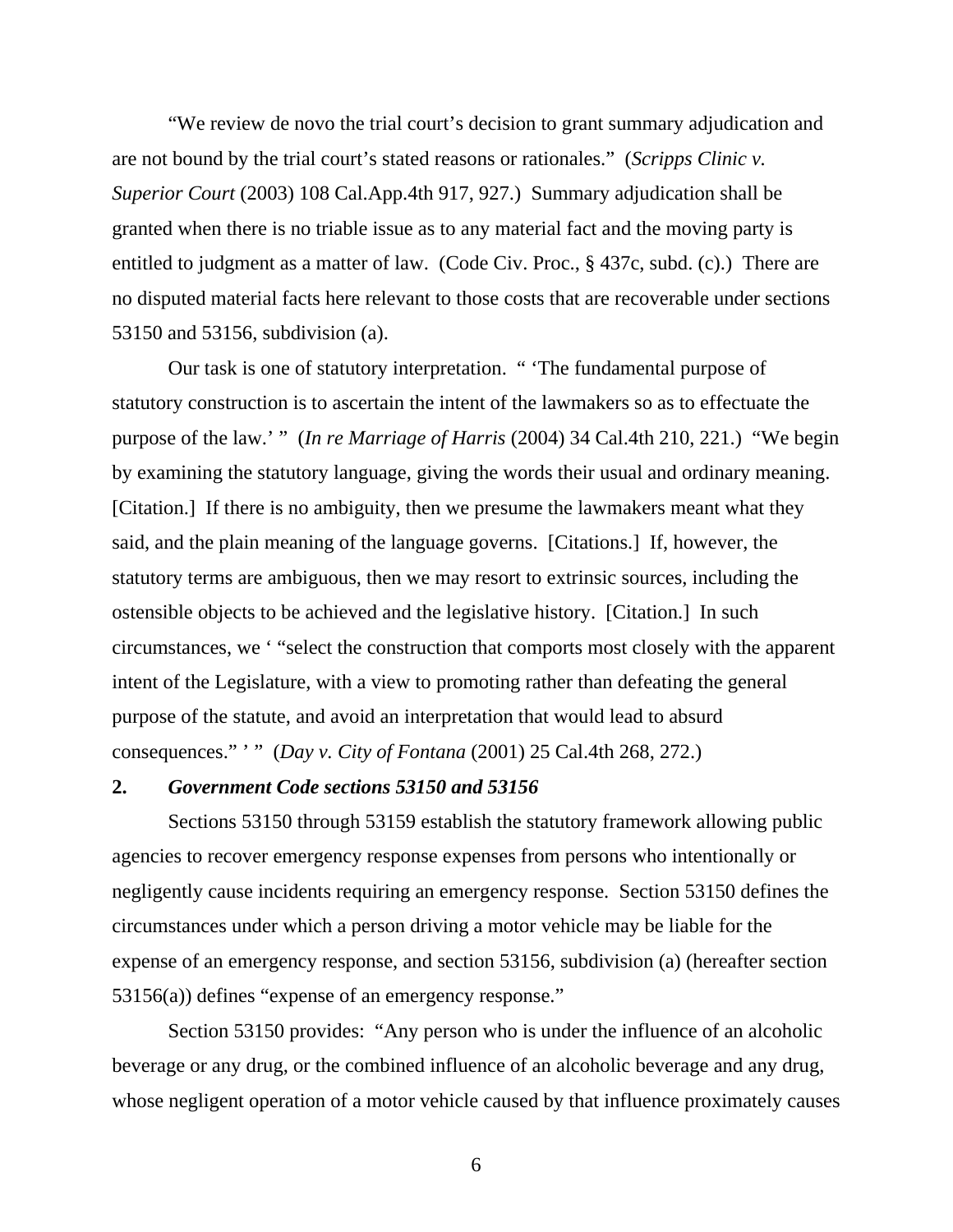any incident resulting in an appropriate emergency response, and any person whose intentionally wrongful conduct proximately causes any incident resulting in an appropriate emergency response, is liable for the expense of an emergency response by a public agency to the incident."**5**

Section 53156(a) defines "expense of an emergency response" as "reasonable costs incurred by a public agency in reasonably making an appropriate emergency response to the incident, but shall only include those costs directly arising because of the response to the particular incident. Reasonable costs shall include the costs of providing police, firefighting, rescue, and emergency medical services at the scene of the incident, as well as the salaries of the personnel responding to the incident."

 As originally enacted, section 53155 limited a person's liability for emergency response expenses to \$500 for a particular incident. (Added by Stats. 1985, ch. 337, § 1.) In 1986 the Legislature amended section 53155, increasing the liability limit to \$1,000 per incident. (As amended by Stats. 1986, ch. 1112, § 1.) Effective January 1, 2005, the liability limit is \$12,000 per incident. (§ 53155, as amended by Stats. 2004, ch. 51, § 1.)

## **3.** *What qualifies as an "incident" under section 53150?*

 $\overline{a}$ 

 The petition requires determination of whether the "expense of an emergency response," as defined in section 53156(a), includes costs associated with functions performed to investigate and prosecute a violation of the DUI laws, as distinct from public safety functions unrelated to potential criminal prosecution. However, before addressing which costs are recoverable, we must first determine what constitutes an "incident" under section 53150, triggering a public agency's right to seek reimbursement. Amicus contends the trial court predicated its analysis on the flawed and unduly restrictive assumption that an "incident" is equivalent to an "accident." According to

**<sup>5</sup>** Similarly, sections 53151 and 53152 hold operators of civil aircraft and boats liable for the expense of an emergency response to a DUI incident or an incident resulting from the operator's intentionally wrongful conduct. Section 53153 sets out presumptions for determining when a person is under the influence.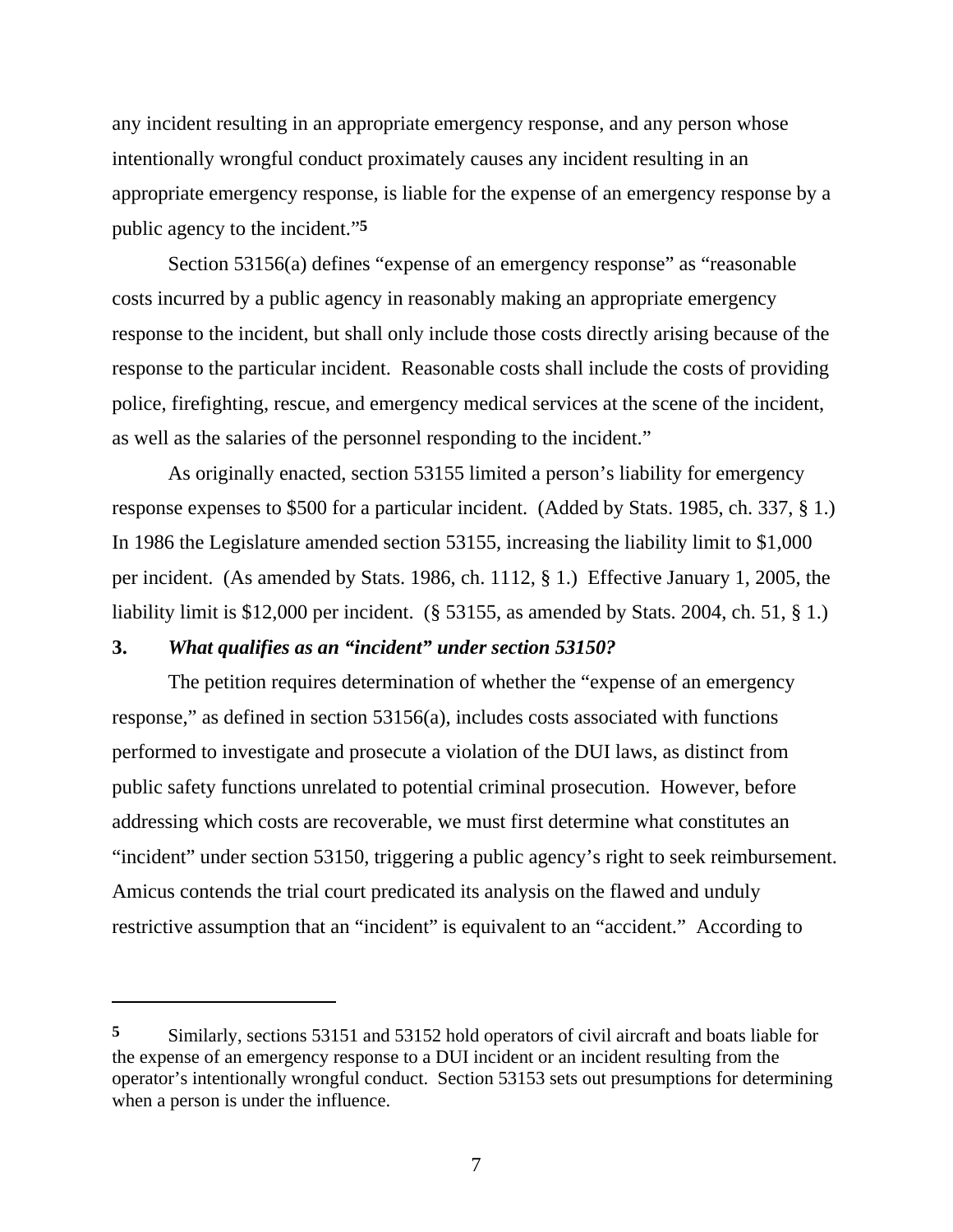County of Santa Clara, an arrest for driving under the influence of alcohol or drugs qualifies as an "incident," regardless of whether the driver causes an accident.**6**

 As a general matter we do not consider new arguments raised on appeal by amicus curiae. (*Younger v. State of California* (1982) 137 Cal.App.3d 806, 813-814.) However, there are occasions when it is appropriate to do so. (See *E. L. White, Inc. v. City of Huntington Beach* (1978) 21 Cal.3d 497, 510-511.) This is such an occasion. We agree with County of Santa Clara that the definition of "incident" is fundamental to the analysis of those costs that are recoverable under sections 53150 and 53156(a). If a public agency may recover its response costs associated with a DUI arrest even when no accident results, such law enforcement costs necessarily would be recoverable when the driver's intoxication causes an accident. The issue raised by County of Santa Clara is a purely legal issue of statutory interpretation and is not dependent upon the development of a factual record in the trial court. Moreover, the positions taken by the parties and the trial court are based on assumptions about what constitutes an "incident." Accordingly, we address the definition of "incident" as used in section 53150. We have afforded the parties an opportunity to brief the issue. (§ 68081.)

 Nowhere in the statute is the term "incident" defined. Based on the plain language of section 53150, however, "incident" necessarily means something more than the negligent operation of a motor vehicle while under the influence of an intoxicant. Section 53150 contains five elements that must be satisfied before costs may be imposed: "Any person who is  $[1]$  under the influence of an alcoholic beverage or any drug, ... [2] whose negligent operation of a motor vehicle [3] caused by that influence [4] proximately causes any incident [5] resulting in an appropriate emergency response, . . . is liable for the expense of an emergency response by a public agency to the incident." The "negligent operation of a motor vehicle" caused by drinking or drug use must proximately cause the "incident" requiring an emergency response. Thus, the

**<sup>6</sup>** Although the amicus contends the term "incident" encompasses more than accidents, it does not propose a more precise definition of the term other than to urge that DUI arrests qualify as "incidents."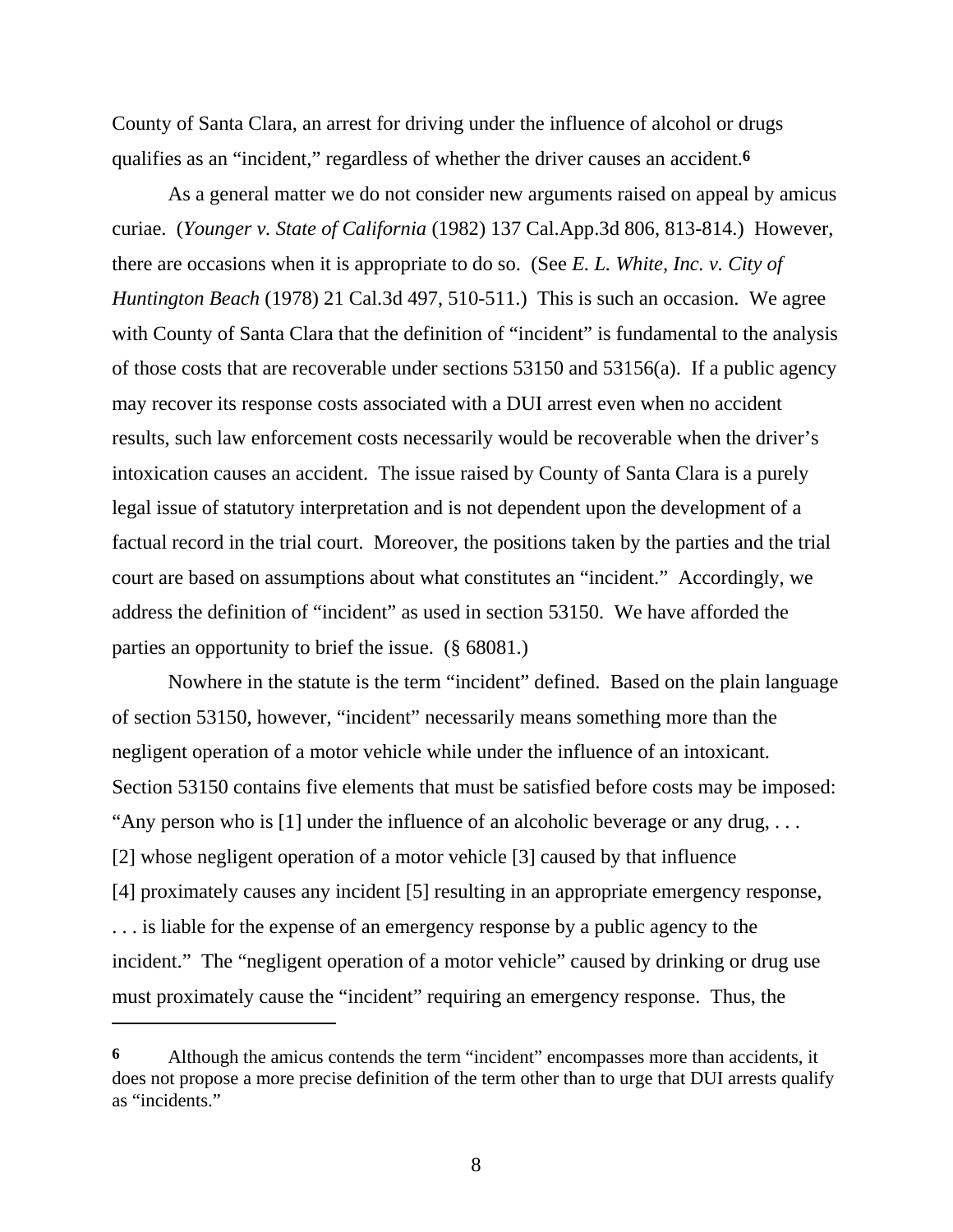"incident" and the impaired driving that cause it are distinct events. Any other reading would render the word "incident" superfluous, violating the principle of statutory construction that "whenever possible, significance must be given to every word in pursuing the legislative purpose, and the court should avoid a construction that makes some words surplusage." (See *Agnew v. State Bd. of Equalization* (1999) 21 Cal.4th 310, 330.)

 Although an arrest is an event distinct from the negligent driving that prompts it, an arrest following a traffic stop by itself does not qualify as an "incident." If the Legislature had intended *any* police intervention involving a person driving under the influence to qualify for recovery of response costs, it could have provided simply that a person is liable for costs incurred by a public agency responding to that person's operation of a vehicle while intoxicated. There would have been no need to add the requirement of an incident. Moreover, regardless of how one defines "incident," the term is followed by language limiting the incidents for which costs may be recovered to those "resulting in an appropriate emergency response." (§ 53150.) It would be a highly strained interpretation to consider stopping a motorist for driving under the influence, without more, as an "emergency" within the meaning of section 53150. Indeed, the Vehicle Code defines "emergency response situation" in one context to mean "instances in which necessary measures are needed in order to prevent injury or death to persons or to prevent, confine, or mitigate damage or destruction to property." (Veh. Code, § 23116, subd. (e).) While the purpose underlying the prohibition of driving under the influence and the enforcement of that prohibition is of course public safety, that general objective hardly transforms every arrest for DUI into an emergency.

County of Santa Clara contends that interpreting "incident" as "accident" would lead to absurd results, arguing that a person who scuffs a lamp post while parking would cause an "incident" but an intoxicated driver who gives rise to an emergency response by stalling on train tracks would not. But neither the parties nor the trial court have taken the position that an "incident" must involve an accident. The trial court acknowledged that an event "such as abandoning a vehicle in a roadway and impeding or blocking the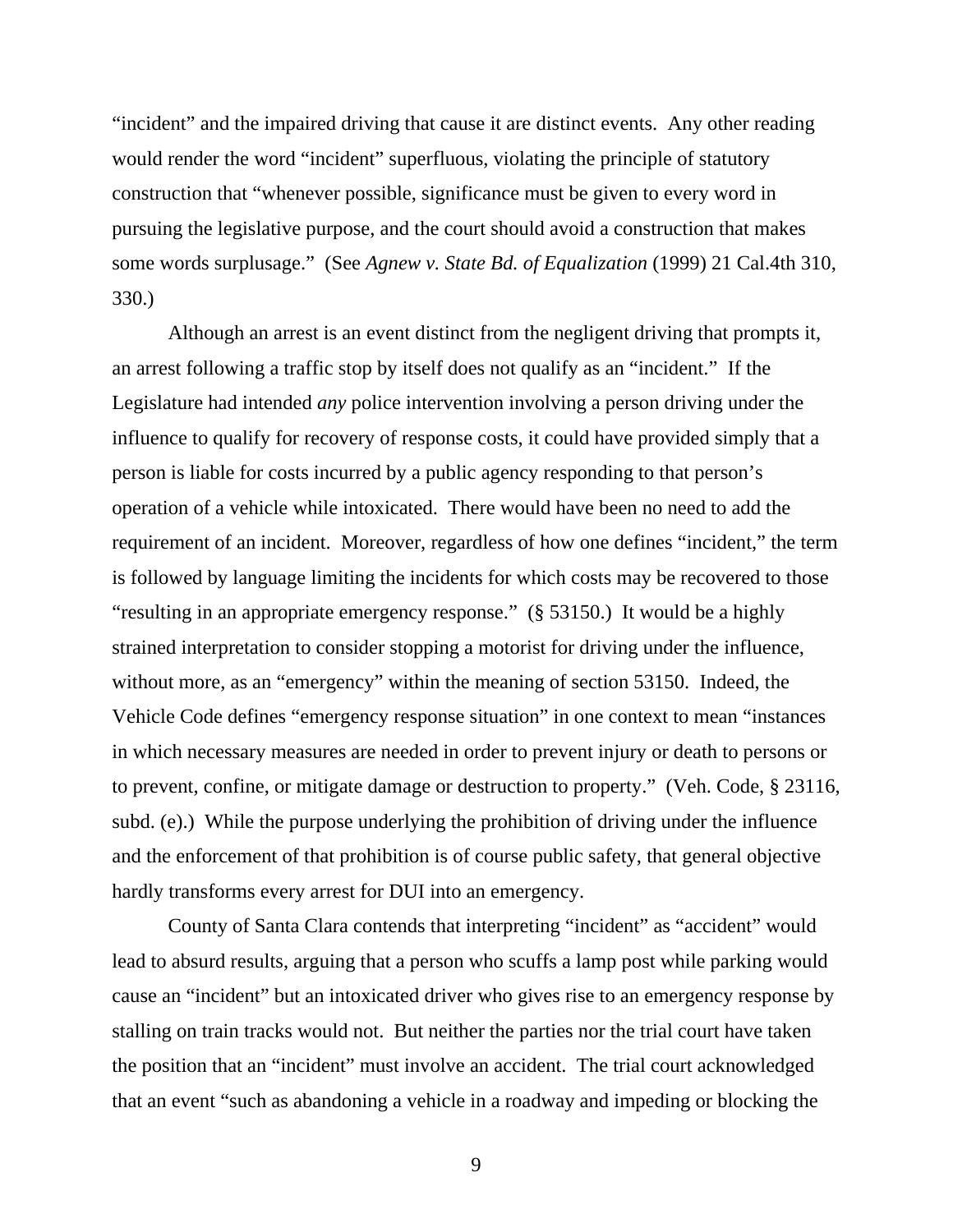normal and reasonable movement of traffic" may constitute an incident. The CHP has chosen as a matter of policy to seek cost recovery only for traffic accidents, but its internal policy documents acknowledge that the statute allows reimbursement for costs associated with *any* DUI incident, not simply accidents. Moreover, we are not persuaded that absurd results will follow unless "incident" is defined to include simple traffic stops resulting in DUI arrests. As the trial court recognized, an event not involving an accident may necessitate an emergency response. Situations such as the abandonment of a vehicle on railroad tracks, unlike a traffic stop or an arrest at a DUI checkpoint, may involve an emergency response to prevent harm to persons or property and require more of a peace officer's time and attention than the typical enforcement of the DUI laws.

 To the extent there is ambiguity in the meaning of "incident," we turn to legislative history for guidance. (*Day v. City of Fontana, supra,* 25 Cal.4th at p. 272.) The cost recovery statutes, codified in sections 53150 through 53158,**7** were added to the Government Code in 1985 by Senate Bill No. 735. (Stats. 1985, ch. 337, § 1.) As introduced, Senate Bill No. 735 required the occurrence of a drunk-driving accident before a public agency could recover emergency response costs. The initial proposal would have limited cost recovery to situations involving an "incident resulting in injury to or death to any person, including [the driver], or damage to any property . . . ." (Sen. Bill No. 735 (1985-1986 Reg. Sess.) as introduced Mar. 4, 1985.) The legislation was patterned after other laws allowing recovery of costs incurred in responding to fires started negligently or intentionally. (See Legis. Counsel's Dig., Sen. Bill No. 735 (1985- 1986 Reg. Sess.) as introduced Mar. 4, 1985, p. 1.) The Senate subsequently amended Senate Bill No. 735—to address the admissibility in a subsequent criminal action of testimony in proceedings under the cost recovery statute—but it retained the requirement that an incident result in personal injury, death, or property damage in order to permit

**<sup>7</sup>** Section 53159 addresses several additional situations in which public agencies may seek recovery for emergency response costs and was added to the Government Code by legislation passed in 2004. (Stats. 2004, ch. 51, § 2.)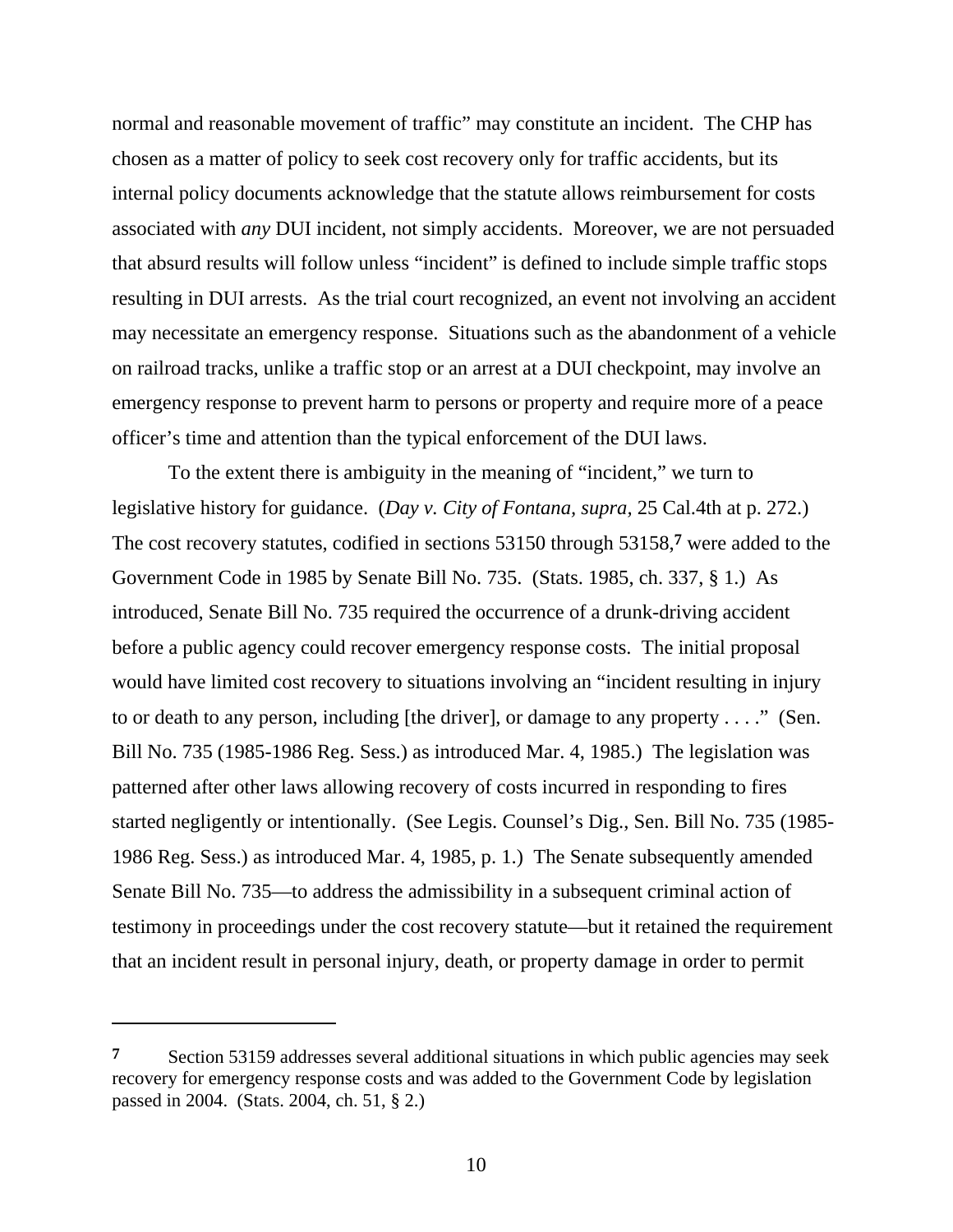cost reimbursement. (Sen. Bill No. 735 (1985-1986 Reg. Sess.) as amended Apr. 18, 1985.)

 The Assembly Judiciary Committee next reviewed Senate Bill No. 735 and questioned whether the accident-based limitation was too narrow: "What is the rationale for requiring injury or damage in order to trigger liability? Would it not be more appropriate for liability to arise whenever a public agency reasonably provides emergency services in response to such an incident, whether or not there is damage?" (Assem. Com. on Jud., Analysis of Sen. Bill No. 735 (1985-1986 Reg. Sess.) as amended Apr. 18, 1985, p. 2.) In response to this concern, the Assembly amended the legislation so that reimbursement could be sought for emergency response costs regardless of whether an incident resulted in property damage or personal injury. (Sen. Bill No. 735 (1985-1986 Reg. Sess.) as amended June 12, 1985.) The Legislature ultimately passed this version of the bill. Relying in part on this legislative history, County of Santa Clara argues that the Legislature intended to expand the bill's coverage to include arrests. We disagree. While the scope of the statute was expanded to cover more than accidents, there is nothing to indicate the Legislature intended to include arrests following ordinary traffic stops. We have found no support in the legislative history for the proposition that an ordinary traffic stop constitutes an emergency response.

 County of Santa Clara claims that when the Legislature increased the cost recovery cap in section 53155 from \$500 to \$1,000, the author of Senate Bill No. 735 clarified that arrests are considered "incidents." However, the document on which amicus bases this claim is not cognizable as legislative history. "[A]s a general rule in order to be cognizable, legislative history must shed light on the collegial view of the Legislature *as a whole*." (*Kaufman & Broad Communities, Inc. v. Performance Plastering, Inc.* (2005) 133 Cal.App.4th 26, 30.) In the document in question, someone identified as the legislative analyst for the author of Senate Bill No. 735 answers questions about the Legislature's intent in enacting the bill. Among other things, the date, source, and purpose of this document are unclear. (See *id.* at p. 37.) Based on the context of the discussion, the document appears to have been created after both the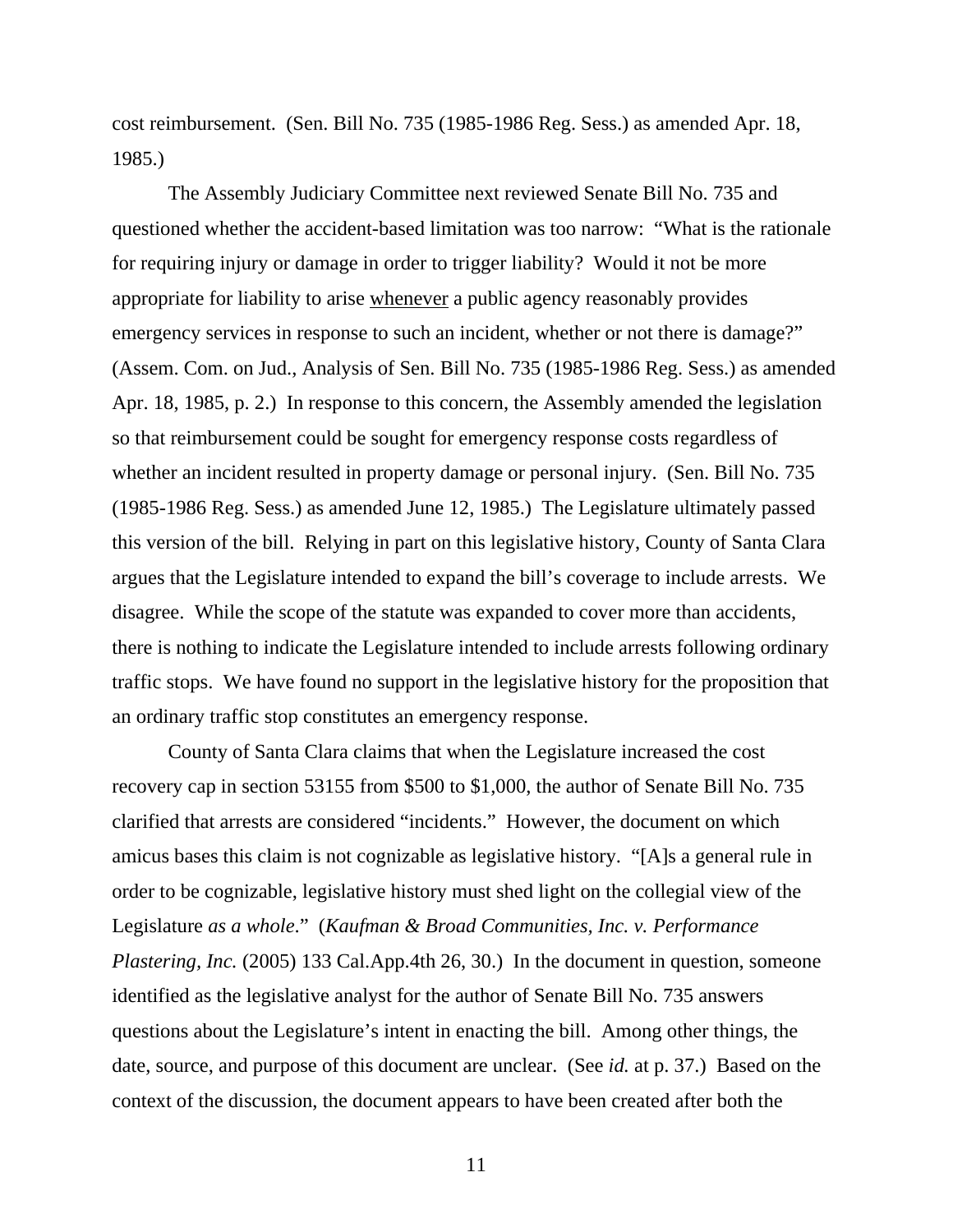enactment of Senate Bill No. 735 and the subsequent amendment increasing the cost recovery limit. Legislative history, of course, reflects the understanding of the Legislature as a whole at the time it enacts a statute. The views of an individual legislator or staffer concerning the interpretation of legislation may not properly be considered part of a statute's legislative history, particularly when the views are offered after the statute has already been enacted. (*Id.* at p. 38.)

 County of Santa Clara also suggests the Legislature has tacitly approved the practice of billing drunk drivers for costs associated with ordinary arrests, claiming the Legislature was aware of the practice but left the statute unchanged in this respect when it amended other provisions in the statute. Amicus cites newspaper articles from the late 1980's indicating that a number of cities were attempting to recover costs associated with DUI arrests. The legislative failure to modify a consistent and longstanding administrative interpretation, which the Legislature is presumed to know, may reflect legislative approval of the administrative interpretation. (See *Yamaha Corp. of America v. State Bd. of Equalization* (1998) 19 Cal.4th 1, 22.) While this principle may apply when a state agency is charged with administering a particular statutory scheme, it has dubious application when numerous cities and counties are charged with applying state law, particularly when they apply the law inconsistently. Even assuming the Legislature as a whole was aware of the practices described in the newspaper articles, those articles at most indicate that in the late 1980's certain cities chose to pursue reimbursement for DUI arrests. The articles do not indicate how widespread or longstanding the practice was. We know, for example, that the CHP has not applied the law in the same manner as the cities discussed in the articles. In short, there is no consistent and longstanding administrative interpretation of an "incident" and we decline to presume that in failing to further amend the statute the Legislature approved of a particular interpretation followed by a select number of cities.

 In response to County of Santa Clara's amicus brief, Allende supplied this court with a 1988 opinion letter from the Legislative Counsel addressing whether public agencies may recover costs incurred following DUI arrests. "Opinions of the Legislative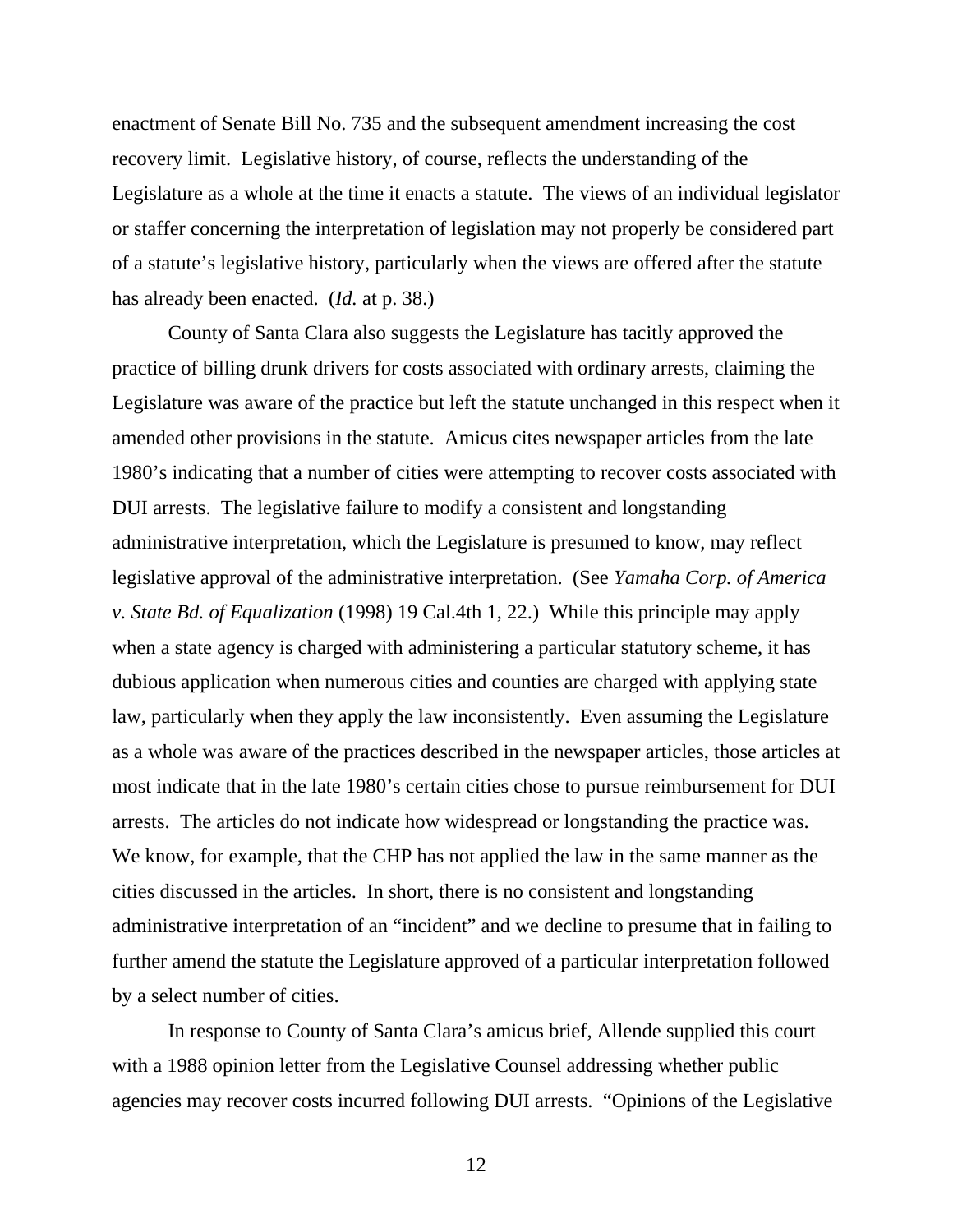Counsel are not binding on the court, though they may be considered in ascertaining legislative intent." (*People v. \$31,500 United States Currency* (1995) 32 Cal.App.4th 1442, 1460.) The Legislative Counsel concluded that "in studying the legislative history of these [cost recovery] statutes, the use of the word 'incident' was used to mean the occurrence of an accident or an event involving more than simply an arrest." (Ops. Cal. Legis. Counsel, No. 6416 (Oct. 18, 1988) Emergency Response, p. 2.) Noting that the term "incident" is not defined, the Legislative Counsel turned to the definition of "expense of an emergency response" in section 53156(a). (*Id.* at p. 3.) The Legislative Counsel determined that an "incident" entails more than an arrest because the types of expenses that may be claimed in section 53156(a) are emergency service costs, suggesting the Legislature did not intend the cost of ordinary arrests to be recoverable. (*Ibid.*)

 We agree with the Legislative Counsel's analysis and conclude that, as used in section 53150, an incident is any event that proximately causes an emergency response by a public agency. Although an accident is not necessary to trigger the right to reimbursement, an ordinary arrest, even for driving under the influence of alcohol or drugs, is not sufficient.

## **3.** *Recoverable emergency response costs under section 53156(a).*

 The trial court ruled that the CHP may recover costs directly related to the accident response but may not recover the cost of officer time enforcing the DUI laws, in effect dividing emergency response costs into those incurred to protect public safety and those incurred to enforce the DUI laws. The court premised its analysis on the distinction between an incident and the impaired driving that causes an incident, reasoning that section 53156(a) excludes costs relating to enforcement of the DUI laws because those expenses do not directly arise because of the response to the incident. The court took a narrow view of "directly arising," concluding that "even though a cost may be 'triggered' by driving under the influence, it does not 'arise' from an incident unless the cost is based on the incident itself."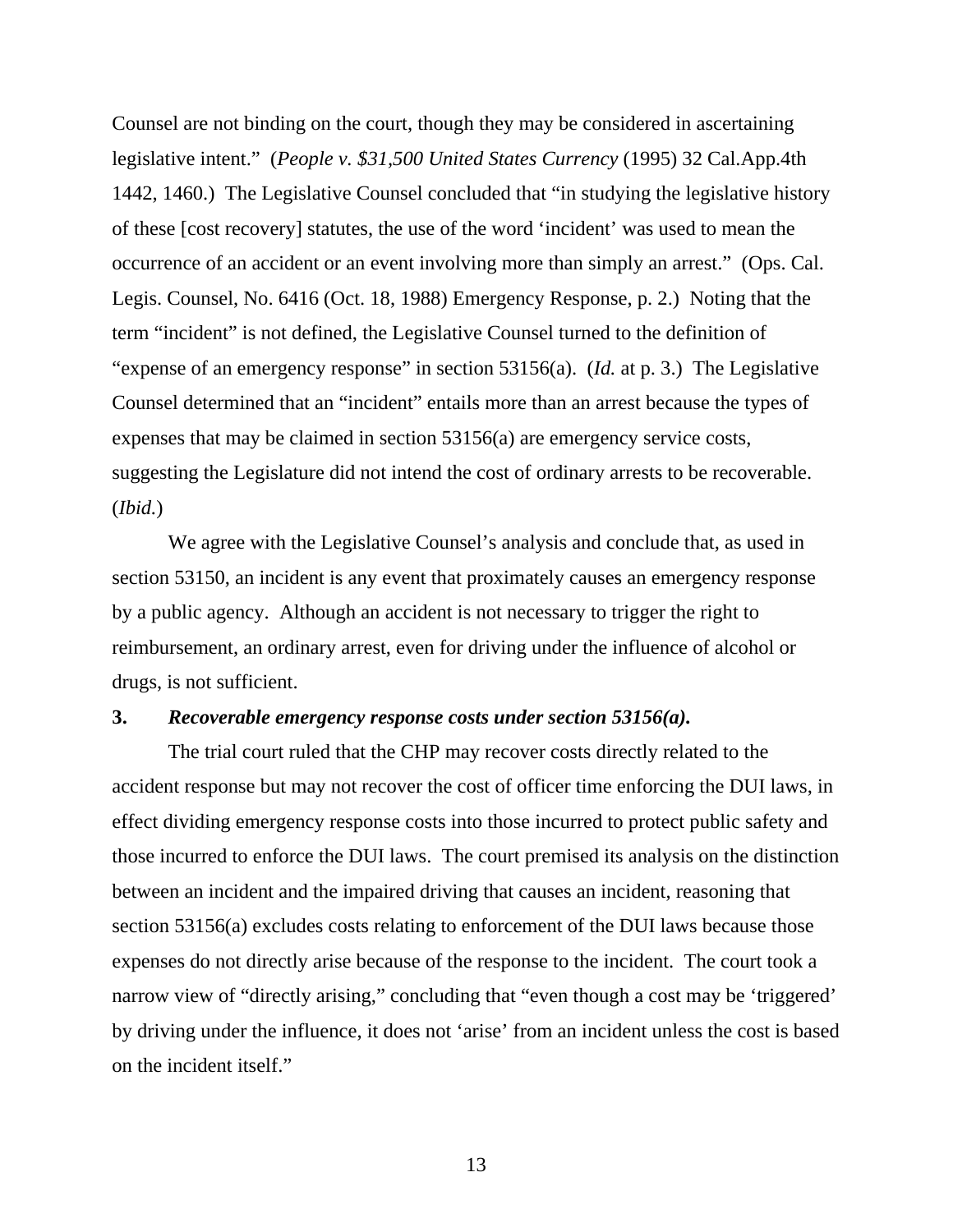The language of the statute and its legislative history do not support such a distinction. Section 53156(a) defines "expense of an emergency response" to mean "reasonable costs incurred by a public agency in reasonably making an appropriate emergency response to the incident . . . ." When the CHP responds to an incident, its reasonable response includes, in addition to directing traffic and investigating the accident, conducting a field sobriety test, making an arrest if appropriate under the circumstances, preparing reports, and booking the driver.**8** As the CHP points out, such tasks are not only reasonable but are necessary components of the CHP's response to an incident caused by an intoxicated driver. Because the CHP is the state agency with the most expertise in conducting DUI-related accident investigations, it is in the best position to determine the appropriate components of an emergency response. Its consistent and longstanding interpretation of what constitutes a reimbursable emergency response expense under section 53156(a) is therefore entitled to deference. (See *Yamaha Corp. of America v. State Bd. of Equalization, supra,* 19 Cal.4th at pp. 20-21.)

 While recoverable costs are restricted to those "directly arising because of the response to the particular incident"  $(\S 53156(a))$ , this limiting language does not exclude activities related to enforcing the DUI laws. As just indicated, the role of officers at the scene of an incident necessarily includes law enforcement functions. The statute makes no distinction between these and public safety functions. There is no indication that any

**<sup>8</sup>** According to an internal CHP document prepared by the department's Research and Planning Section: "The Department has interpreted 'appropriate emergency response,' as used in Section 53150 GC, to be all inclusive of actions taken to fully and properly investigate and mitigate a DUI incident. The mitigation of, or response to, a DUI incident involves much more than travel time to the scene and those activities limited to the physical location of the incident itself. The scene is fluid as victims, witnesses, and suspects are transported to hospitals for care, requiring follow-up activities beyond the initial location of the original incident. The time necessary to mitigate this type of incident is considerably different; therefore, these costs as well as activities such as transporting and booking a subject into jail, are included in the list of activities assessed for reimbursement under the Department's DUI Cost Recovery Program." The memorandum explains that this approach is "based on the notion that, not only is an officer required to respond to an incident, but his/her obligation in doing so deprives citizens of a community of an officer's services until an incident is completely mitigated, including booking and report writing."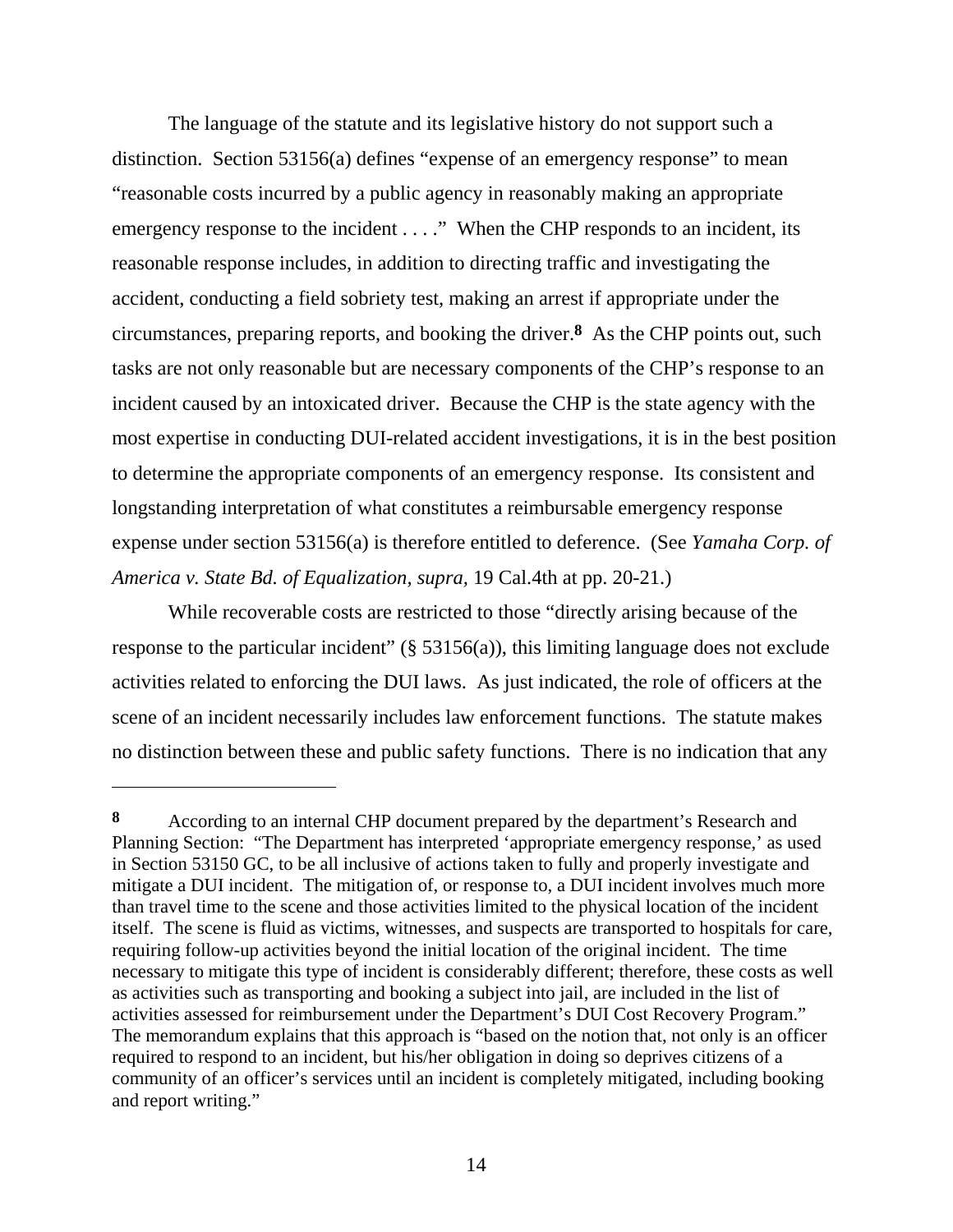portion of salaries incurred because of an emergency response is unrecoverable. Rather, "reasonable costs" are defined to "include the costs of providing police, firefighting, rescue, and emergency medical services at the scene of the incident, *as well as the salaries of the personnel responding to the incident*." (§ 53156(a), italics added.) While the costs of the various services generally are limited to those incurred at the scene, the syntax of the statutory language ("as well as") indicates that the "salaries of the personnel responding to the incident" are not so limited. To the extent the time is spent on activities directly arising from the response to the incident, the salary reasonably allocated to that time is subject to reimbursement. Thus, for example, time spent preparing reports or transporting victims or the intoxicated driver from the scene of the incident is eligible for reimbursement.

 Allowing cost recovery for law enforcement expenses does not give the term "incident" a different meaning in sections 53150 and 53156(a), as Allende suggests. While negligent operation of a vehicle by a drunk driver is not sufficient to qualify as an incident, it is an element of any incident qualifying for emergency response cost reimbursement. An "incident" is the triggering event that allows a public agency to recover its emergency response costs, but that term does not define which costs are recoverable.

 Allende argues that using an incident as a trigger for reimbursement of law enforcement costs will lead to absurd results, giving as an example a DUI driver who hits a guardrail in the process of being stopped on suspicion of driving under the influence. Such an incident, he asserts, would allow the CHP to recover DUI-related costs it would not have been allowed to recover if the driver had missed the guardrail. But an incident must result in an emergency response before reimbursement is permitted, and it is questionable whether such a minor mishap following an ordinary traffic stop would qualify.**9** In all events, we see nothing illogical in allowing the occurrence of an incident

**<sup>9</sup>** The collision in which Allende was involved, while causing minor damage, cannot be characterized as a trivial collision following an ordinary traffic stop. A CHP officer observed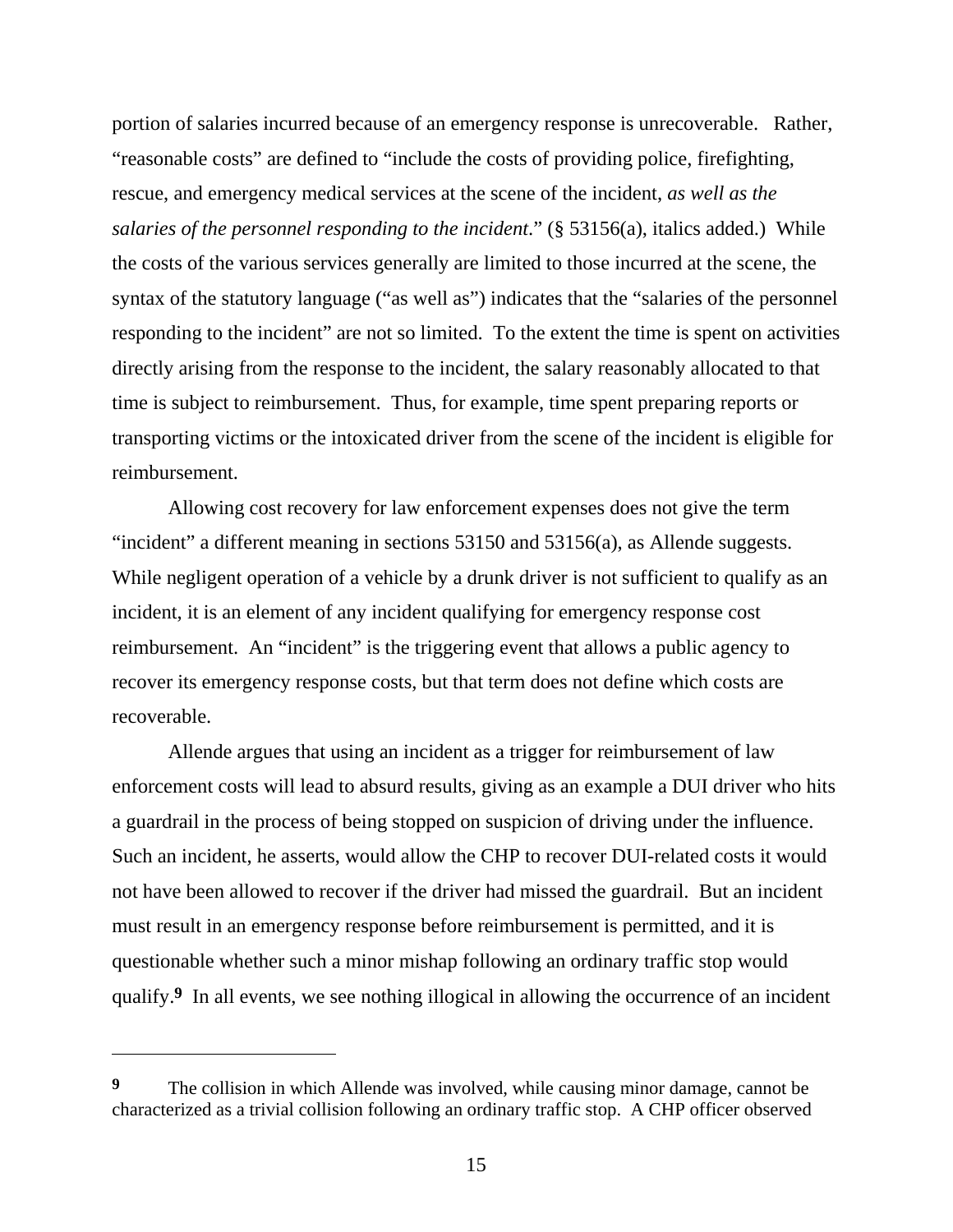to trigger the right to recover costs not otherwise reimbursable following an ordinary DUI arrest without incident. The Legislature singled out drivers who cause incidents resulting in an emergency response to bear the cost of that response. (§ 53150.) It is entirely reasonable to require persons whose drunken or drug-affected driving has escalated to the point of causing an incident to bear the expense of police activities that would not be chargeable to a driver following a simple traffic stop and DUI arrest.

 The legislative history supports an interpretation allowing recovery of expenses related to the enforcement of the DUI laws. When the Legislature was considering raising the liability limit in section 53155 from \$500 to \$1,000 in 1986, the legislative analysis discussed a sample breakdown of expenses for responding to a major accident that included costs for blood and breath testing, an activity Allende describes as a "law enforcement" function.**10** (Assem. Com. on Jud., Analysis of Sen. Bill No. 1699 (1985- 1986 Reg. Sess.) as amended Apr. 28, 1986, p. 2.) That cost breakdown also included the salaries of two patrolmen for five hours, but there was nothing to suggest the patrolmen's time was allocated between their response to the incident and the performance of their law enforcement responsibilities in connection with the incident. (*Ibid.*) Allende points to nothing in the legislative history that suggests the Legislature intended law enforcement officers to divide their response time into DUI response and accident response components.

 The Legislature did question which response expenses should be recoverable, but the discussion focused on whether a pro rata share of fixed costs or only incremental costs should qualify for reimbursement. (Assem. Com. on Judiciary, Analysis of Sen.

Allende weaving across lanes of heavy traffic on the freeway in an unsafe manner before Allende came to a stop in a "gore point" between a freeway and a transition road to another freeway. After the CHP officer repeatedly instructed Allende over a public address system to exit the freeway, Allende drove back into traffic and struck from behind a vehicle that had come to a stop on the transition road.

**<sup>10</sup>** Subsequent legislation cannot change the meaning of an earlier enactment, but it may supply an indication of the intent behind the original legislation that may be considered. (*City of Long Beach v. California Citizens for Neighborhood Empowerment* (2003) 111 Cal.App.4th 302, 307, fn. 6.)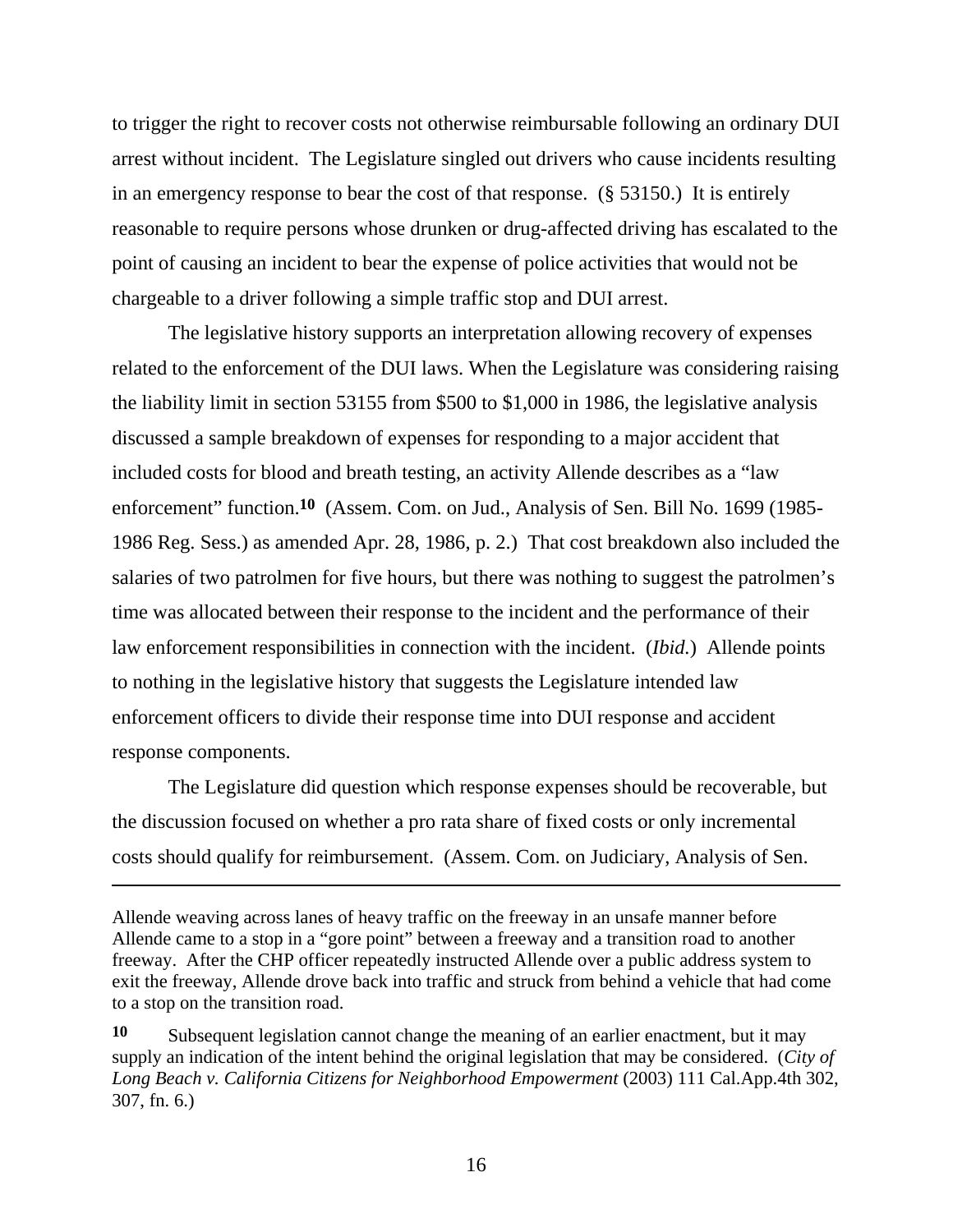Bill No. 735 (1985-1986 Reg. Sess.) as amended Apr. 18, 1985, p. 2.) In 1986, when the Legislature increased the liability limit from \$500 to \$1,000, it also amended section 53156(a) to add the sentence explicitly including within the definition of the expense of an emergency response the salaries of personnel responding to the incident. (Stats. 1986, ch. 1112, § 2; Assem. Com on Judiciary, Analysis of Sen. Bill No. 1699 (1985-1986 Reg. Sess.) as amended Apr. 28, 1986, p. 2.) Before the amendment, it was understood that only overtime pay was recoverable as an emergency response cost because the statute did not authorize recovery of fixed costs. (Ops. Cal. Legis. Counsel, No. 9207 (May 9, 1986) Emergency Services; Assem. Com on Judiciary, Analysis of Sen. Bill No. 1699 (1985- 1986 Reg. Sess.) as amended Apr. 28, 1986, p. 2.) The legislative analysis of the 1986 amendment makes clear that the language permitting recovery of costs "directly arising" because of the response to the incident was intended to clarify that, with the exception of salaries, a public agency's fixed costs do not qualify for reimbursement.**11** (*Ibid.*) The use of "directly arising" in section 53156(a) is intended to distinguish between fixed and incremental (or "marginal") costs and not, as Allende and the trial court conclude, between law enforcement and public safety costs.

 Both Allende and the trial court rely on legislative history indicating that the purpose of the cost recovery statutes was to hold drunk drivers more fiscally accountable for the cost of responding to accidents which they cause. (Sen. Com. on Judiciary, Analysis of Sen. Bill No. 1699 (1985-1986 Reg. Sess.) as introduced Feb. 5, 1986, p. 1.)

**<sup>11</sup>** The legislative analysis from 1986 indicates that some public agencies were charging persons for fixed costs not authorized by Senate Bill No. 735. According to the analysis, Senate Bill No. 735 "limits recovery to only those costs which arise directly because of the response to the particular incident and does not permit recovery of a portion of an agency's fixed costs." (Assem. Com on Judiciary, Analysis of Sen. Bill No. 1699 (1985-1986 Reg. Sess.) as amended Apr. 28, 1986, p. 2.) The legislative analysis also contains language suggesting that this limitation applies to personnel costs (see *ibid.*), but the statements to this effect are not compatible with the unambiguous statutory language making "salaries," as distinguished from the overtime pay, eligible for reimbursement. Other portions of the legislative history indicate that the new restriction was aimed at excluding from reimbursement the amortization of equipment such as patrol cars and fire engines. No party to the present action has questioned the inclusion of at least some portion of officer salaries in reimbursable expenses.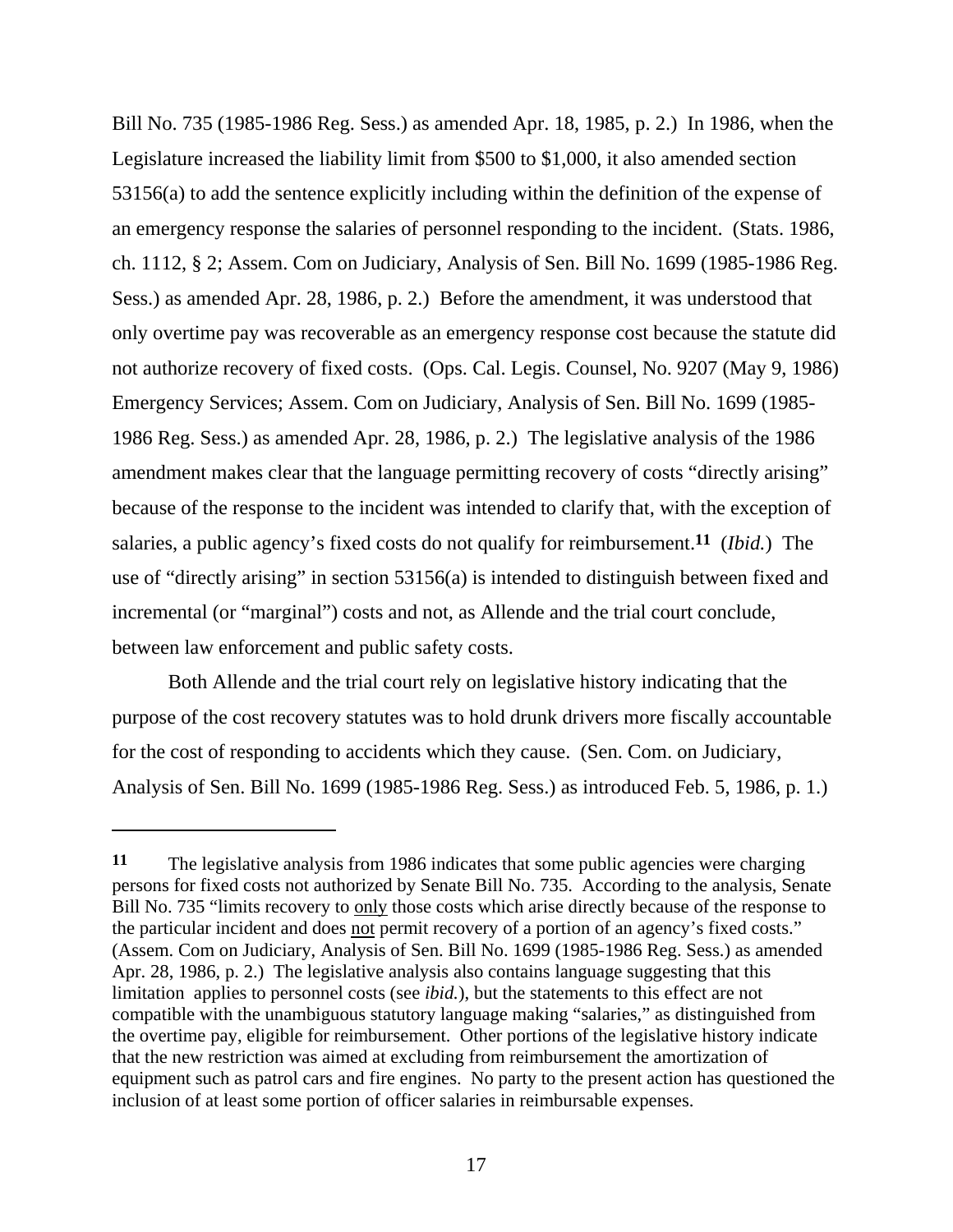We do not agree that this legislative purpose reflects an intent to limit the recovery to non-law-enforcement related expenses. The intention to hold drunk drivers more fiscally accountable for the cost of responding to accidents does not indicate what is or is not to be included in the cost of responding to an incident.**12**

 At oral argument, counsel for Allende stressed the contention that permitting reimbursement of law-enforcement-related expenses could not have been intended by the Legislature because those convicted of driving under the influence are already subject to fines and fees intended to reimburse expenses incurred in the criminal proceedings. (See Pen. Code, §§ 1463, 1463.001, 1463.17, 1464; *Fines and Forfeitures,* 25 Ops.Cal.Atty.Gen. 122, 123 (1955).) Any theoretical overlap in the expenses which these provisions are intended to cover is minimal since section 53156(a) does not include the principal costs of criminal enforcement, such as the costs of prosecution, judicial salaries and administration, and penal and probationary expenses. Moreover, criminal fines are not imposed unless the driver is prosecuted and convicted. The legislative history of several provisions proposing to modify the maximum amount of cost reimbursement, including the amendments adopted in 1986 and 2004, expressly acknowledged the criminal fines to which an intoxicated driver is subject, without any suggestion that such fines would limit the amount of reimbursement under section 53150. (Sen. Com. on Judiciary, Analysis of Sen. Bill No. 1699 (1985-1986 Reg. Sess.) as introduced Feb. 5, 1986, p. 3; Sen Com. on Pub. Safety, Analysis of Sen. Bill No. 1830 (2003-2004 Reg. Sess) as introduced Feb. 20, 2004, p. 6; Sen. Com. on Pub. Safety, Analysis of Sen. Bill No. 1707 (2003-2004 Reg. Sess.) as introduced Feb. 20, 2004, p. 7 ["This liability is in

**<sup>12</sup>** Allende also relies on comments made during a hearing on legislation proposed in 2004 that would have defined "emergency response" to include an enforcement stop by law enforcement using emergency lights or sirens or both. Allende notes that the bill died in committee. Comments made by an individual legislator in 2004 about unpassed legislation have little value as evidence of legislative intent behind the statute the legislation sought to amend. (See *Martin v. Szeto* (2004) 32 Cal.4th 445, 451 [legislative failure to enact proposed amendment to existing legislation has little value as evidence of Legislature's original intent]; *Graham v. Daimler Chrysler Corp.* (2004) 34 Cal.4th 553, 572, fn. 5 [understanding of individual legislator generally not considered].)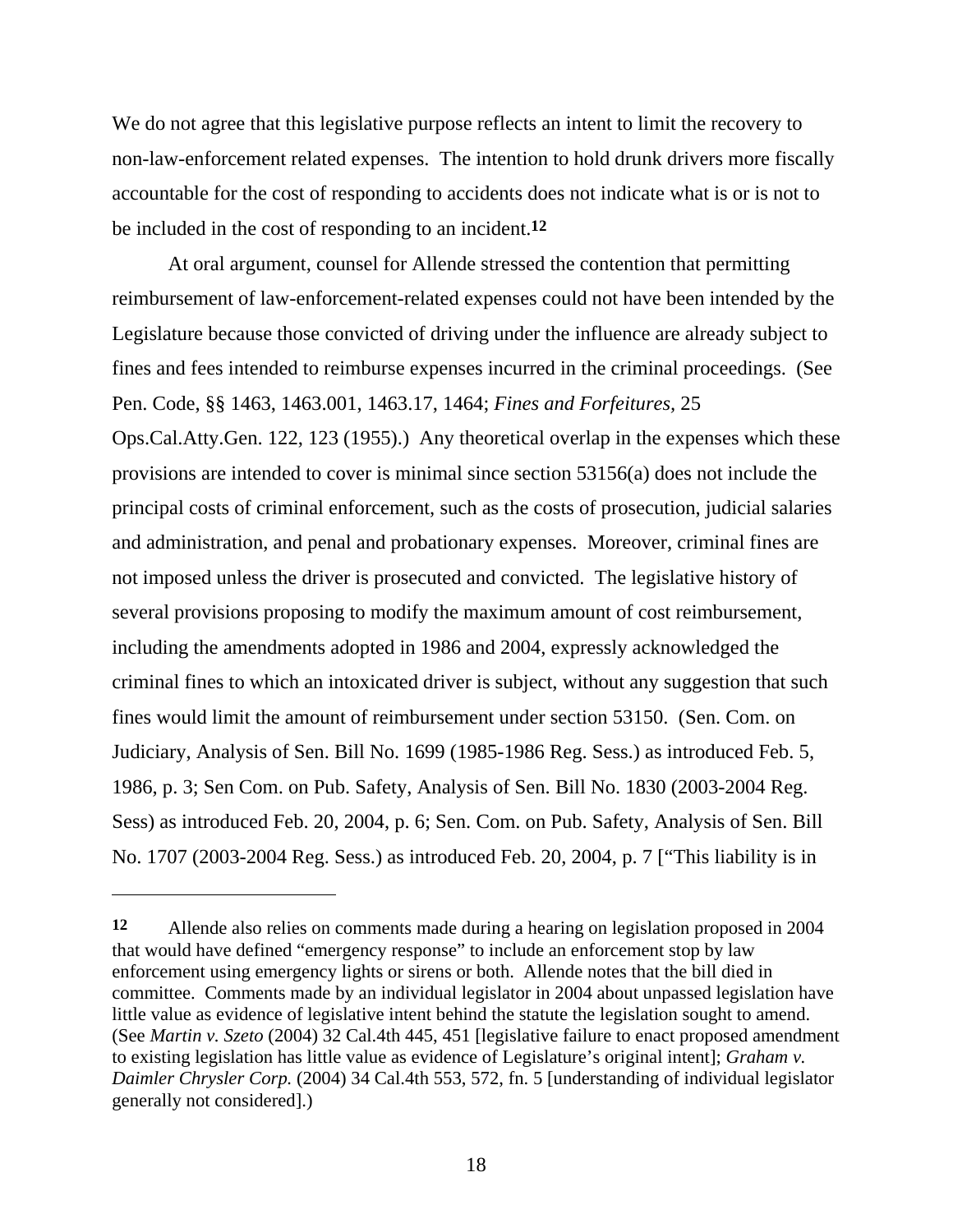addition to any other liability fines or fees that are imposed by law"].)Indeed, section 53158 provides expressly that "[i]t is the intent of the Legislature that the recovery of the expenses of an emergency response under this chapter shall supplement and shall not supplant any other provisions of law relating to the recovery of those expenses."

 Ultimately, the court's task is to interpret the statute in a manner that is not only consistent with its language, legislative history and purpose, but that is also workable and reasonable in practice. (*Bell v. Farmers Ins. Exchange* (2001) 87 Cal.App.4th 805, 832.) Practical considerations weigh heavily in favor of adopting the CHP's interpretation of expenses recoverable under section 53156(a). To require law enforcement agencies to maintain time records allocating officer time between public safety and law enforcement functions would be burdensome and impracticable. Allende contends that segregating law enforcement costs is not impossible, because the CHP already categorizes its officer time into recoverable and nonrecoverable components. While the CHP divides officer response time into categories, those categories do not correspond to law enforcement and accident response functions. As the CHP points out, many of the activities performed by responding officers have multiple purposes and may relate both to accident investigation and to potential criminal prosecution. Allocating between public safety and law enforcement expenses would require arbitrary distinctions and classification of mixed costs. Indeed, in this case to avoid a factual dispute over the proper categorization of an expense, Allende made a concession the trial court acknowledged rested on a factually improbable assumption. Adopting Allende's interpretation of section 53156(a) would cause intractable uncertainty and should be avoided if possible.

 Allende also claims that collecting law enforcement costs from persons not convicted of a crime raises constitutional issues and violates the general principle that counties should bear the costs of law enforcement absent a contrary legislative directive. The purported constitutional infirmity is that DUI defendants are singled out to pay law enforcement costs without criminal procedural protections. We do not agree that imposing response costs on DUI offenders violates constitutional principles. The case on which Allende relies, *People v. Thomas* (1996) 42 Cal.App.4th 798, involved the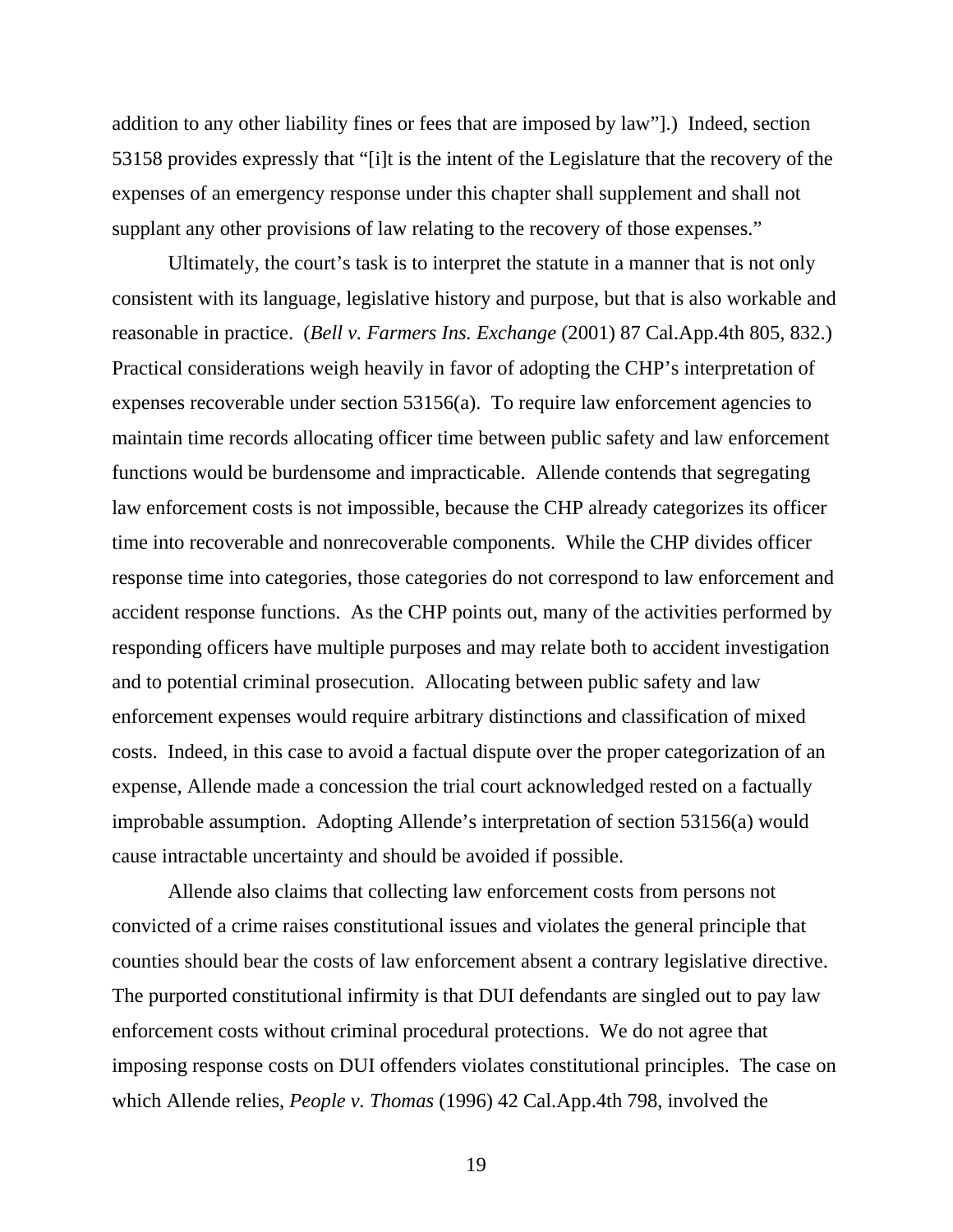imposition of a criminal fine without finding a violation of the statute on which the fine was based (see *id.* at p. 804). The expenses subject to reimbursement under section 53150 are in the nature of a civil debt collectible by a public agency in the same manner as a contract debt. (§ 53154.) The debt is not a criminal fine and does not require criminal procedural protections. (Cf. *United States v. Ward* (1980) 448 U.S. 242, 248 [distinguishing constitutional protections associated with civil and criminal penalties].) If a person invoiced for the expense of an emergency response disputes the invoice, the public agency must commence an action to collect the invoice amount as if the debt were a contractual obligation. (See Ops. Cal. Legis. Counsel, No. 23833 (Nov. 4, 1985) Emergency Response: Recovery of Costs, p. 1.) In such a civil proceeding, the public agency as plaintiff bears the burden of proving its entitlement to relief, and a person disputing an invoice is afforded adequate due process protections.

Although law enforcement costs are generally borne by the counties, this general rule may be overridden by legislation allowing cost recovery. (See *County of San Luis Obispo v. Abalone Alliance* (1986) 178 Cal.App.3d 848, 859.) The Legislature here has expressly provided that emergency response costs are recoverable. (§ 53150.) In *County of San Luis Obispo*, by contrast, a county sought to recover costs incurred in exercising its police power by relying on general public nuisance statutes, despite case law establishing that governmental entities may not recover the cost of nuisance abatement under such statutes. (*County of San Luis Obispo v. Abalone Alliance, supra*, *at* pp. 859- 860.) Moreover, *County of San Luis Obispo* involved such traditional law enforcement costs as the expense of the capture, detention, and prosecution of persons charged with a crime. (*Id.* at p. 859.) The CHP does not seek to recover costs associated with operating DUI checkpoints, incarcerating DUI suspects, or prosecuting drunk drivers.

 We conclude that the trial court erred when it excluded from the "expense of an emergency response" in section 53156(a) the costs of activities related to enforcement of the DUI laws. An "appropriate emergency response" to an incident includes the cost of providing police services at the scene, including, among other possible items, salary costs related to ensuring public safety at the scene of the incident, obtaining appropriate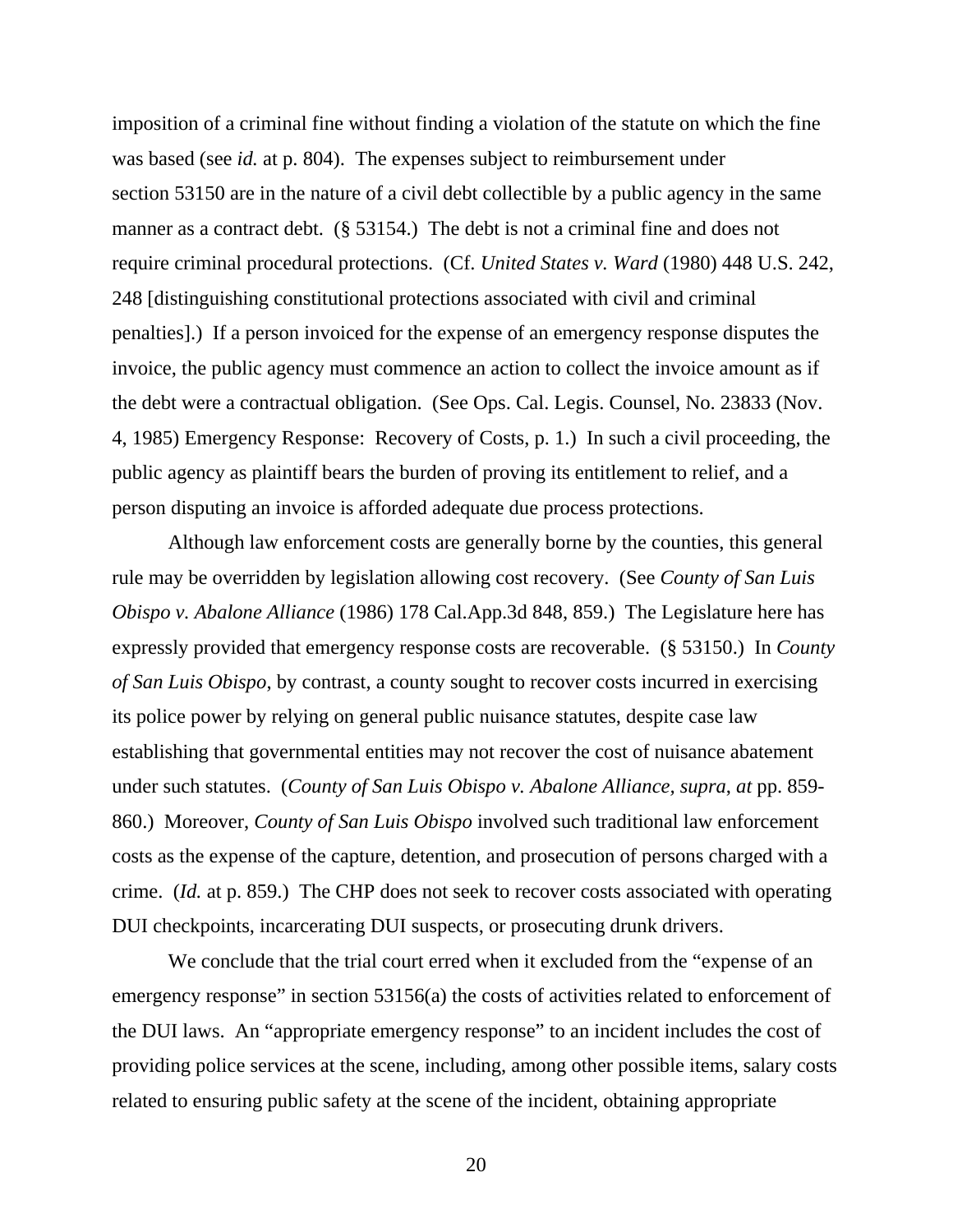medical assistance, removing vehicles, investigating the cause of the incident, conducting field sobriety tests, and if appropriate arresting and detaining the subject.

 Reimbursement may also be obtained for time spent away from the scene by responding public agency personnel, provided the response is reasonable and arises from the incident. Thus, for example, salary costs may be recovered for time spent traveling to and from the scene, transporting the subject from the scene, booking the subject, performing chemical tests, writing customarily required reports (including all accident and DUI-related reports that must be completed as a consequence of the incident), and performing follow-up investigation necessary to complete the reports. All of these activities directly arise because of the response to the incident, and must be performed regardless of whether there is a prosecution for a violation of the DUI laws.

 Time spent by responding personnel on activities that are not customarily required as a consequence of investigating and mitigating a DUI incident are not eligible for reimbursement. Thus, salary costs incurred after a subject is booked and required reports prepared are not recoverable as expenses of an emergency response. Such costs, including the cost of an officer's time testifying against a DUI defendant, arise from a decision to prosecute the defendant. These costs are not recoverable under sections 53150 and 53156(a).

 The undisputed facts permit a declaration of the rights and obligations of the parties under sections 53150 and 53156(a). Summary adjudication of Allende's declaratory relief causes of action is therefore appropriate, but the costs that the CHP may recover are greater than determined by the trial court. The CHP is entitled to reimbursement of response costs related to law enforcement purposes and, in this case, to all of its claimed costs charged to Allende.

#### **DISPOSITION**

 Let a peremptory writ of mandate issue directing respondent superior court to vacate its order granting Allende's motion for summary adjudication and to enter a new and different order consistent with this opinion. Petitioner shall recover the costs incurred in this writ proceeding.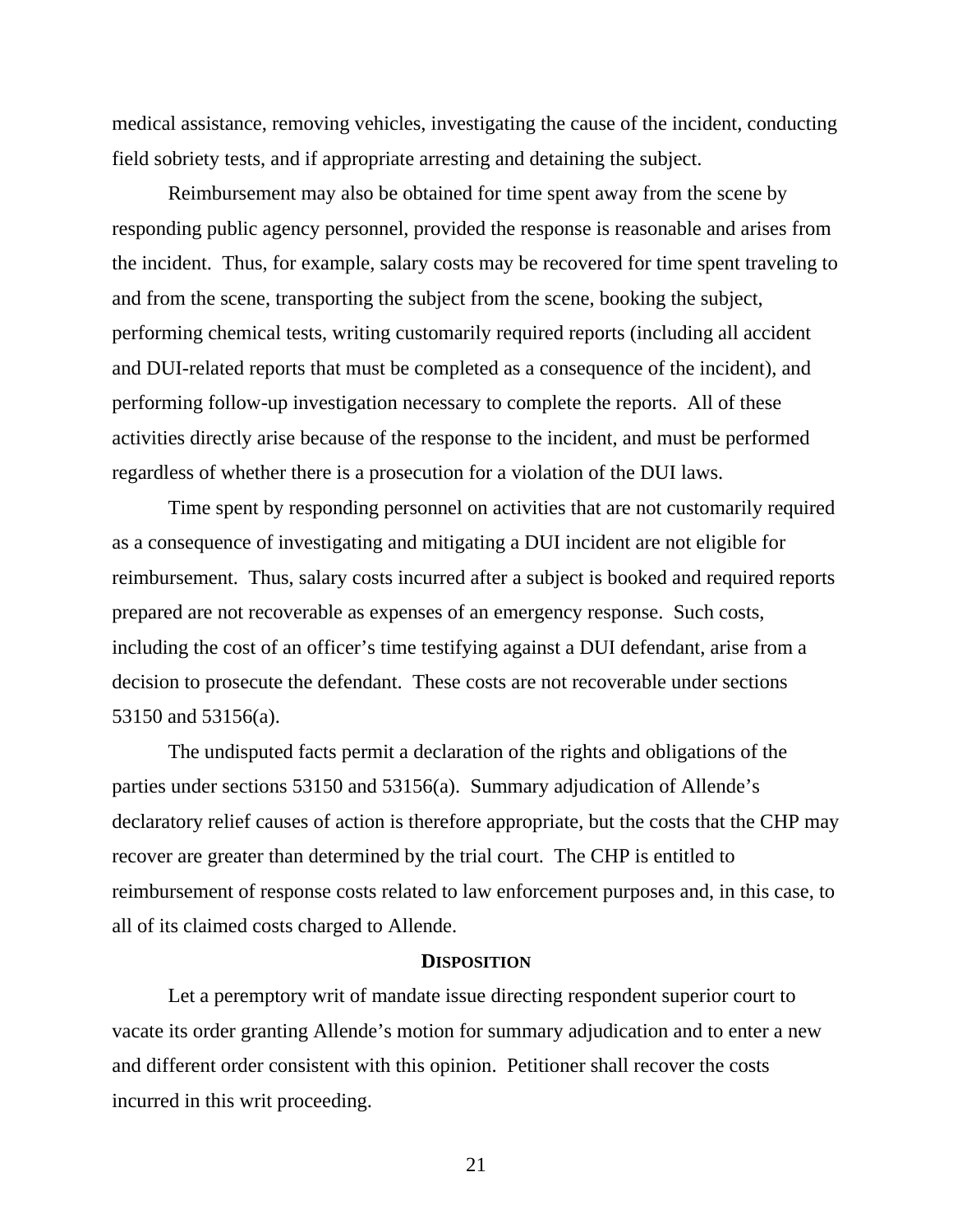Pollak, J.

 $\frac{1}{\sqrt{2}}$  , and the contract of the contract of the contract of the contract of the contract of the contract of the contract of the contract of the contract of the contract of the contract of the contract of the contra

We concur:

\_\_\_\_\_\_\_\_\_\_\_\_\_\_\_\_\_\_\_\_\_\_\_\_\_ McGuiness, P. J.

\_\_\_\_\_\_\_\_\_\_\_\_\_\_\_\_\_\_\_\_\_\_\_\_\_

Corrigan, J.